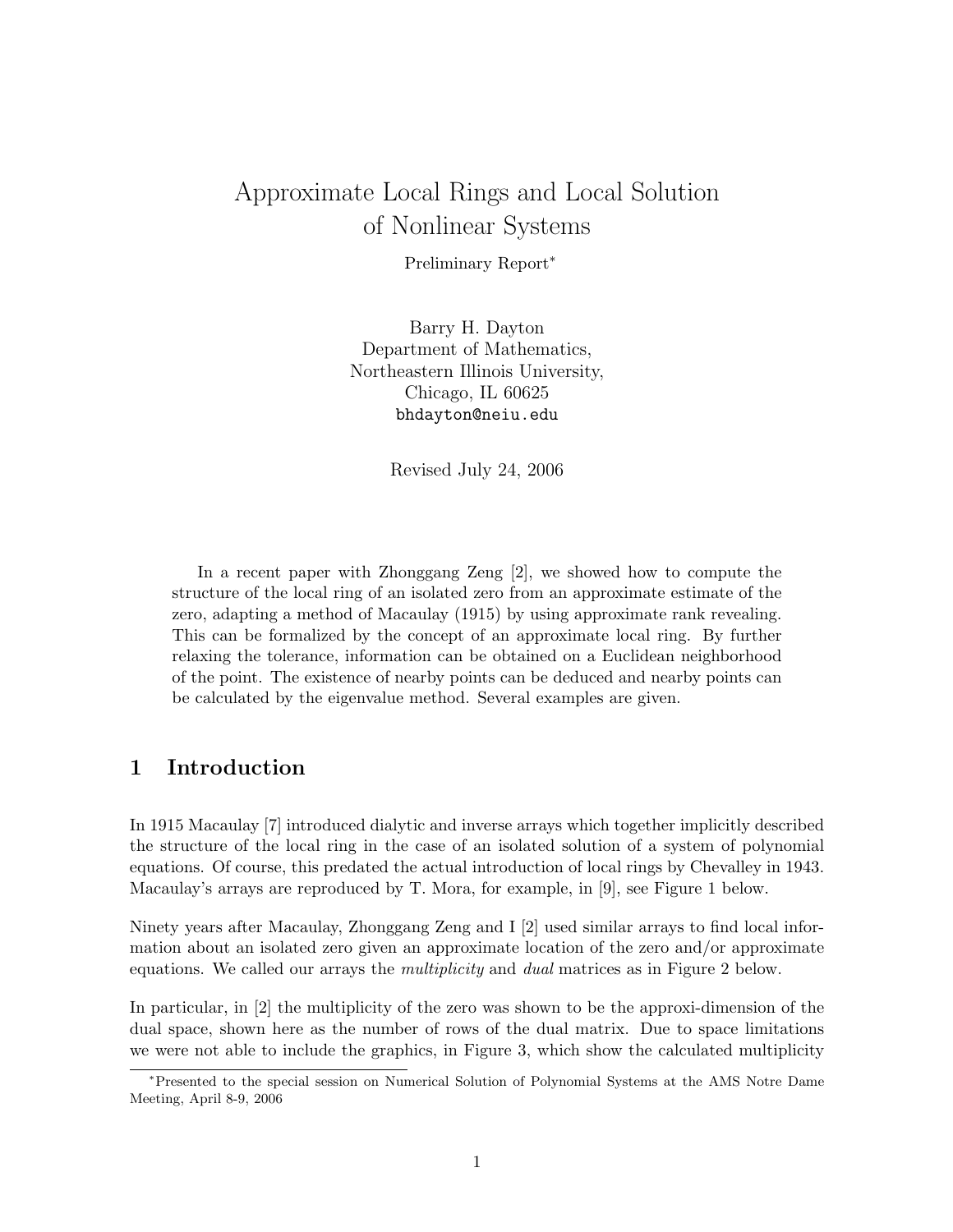|   | the control of the control |              |          |   |      |              |      |          |                |    |              |                |                |              |          |          |              |                |          |
|---|----------------------------|--------------|----------|---|------|--------------|------|----------|----------------|----|--------------|----------------|----------------|--------------|----------|----------|--------------|----------------|----------|
|   |                            |              |          |   |      |              |      |          |                |    | O            | O              |                |              |          |          |              | O              | $\Omega$ |
| 0 |                            |              | $-1$     |   |      | $\Omega$     |      |          |                |    | 0            | 0              | $\mathbf{0}$   |              |          | 0        | 0            | 0              | $\Omega$ |
|   |                            |              |          |   |      |              | $-1$ |          |                | 0  | $\Omega$     | 0              | $\theta$       | $\theta$     | $\Omega$ | 0        | $\Omega$     | $\Omega$       | $\Omega$ |
|   |                            | $\mathbf{0}$ | 0        | 0 | $-1$ | $\Omega$     | 0    | 0        | 0              | Ŧ. | $\mathbf{0}$ | $\mathbf{0}$   | $\theta$       | $\mathbf{0}$ | 0        | $\sigma$ | $\mathbf{0}$ | 0              | $\Omega$ |
|   |                            | $\Omega$     | 0        | 0 |      | $\theta$     | $-1$ | $\Omega$ | 0              | 0  |              | $\theta$       | $\theta$       | $\theta$     | 0        | 0        | $\Omega$     | $\Omega$       | $\Omega$ |
|   |                            | $\Omega$     | 0        | 0 | 0    | $\mathbf{0}$ | 0    | $-1$     | $\Omega$       | 0  | 0            |                | $\overline{0}$ | $\mathbf{0}$ | 0        | $\sigma$ | $\mathbf{0}$ | $\overline{0}$ | $\Omega$ |
|   | 0                          | $\Omega$     | $\Omega$ | 0 |      |              |      | 0        | $-1$           | 0  | $\Omega$     | $\overline{0}$ | $\theta$       | $\mathbf{1}$ | $\Omega$ | $\Omega$ | $\Omega$     | $\Omega$       | $\Omega$ |
|   |                            |              |          |   |      |              |      |          |                |    | U            | U              | Ü              |              |          | U        | U            | 0              | $\theta$ |
|   |                            |              |          |   |      |              |      |          | $\overline{0}$ | 0  | $\Omega$     | $\overline{0}$ | $\overline{0}$ | $\Omega$     | 0        | 0        | $\Omega$     | 0              | $\Omega$ |
|   |                            |              |          |   |      |              |      |          |                |    | 0            | 0              | $\Omega$       |              |          |          |              |                |          |

Figure 1: Macaulay's Inverse and Dialytic Arrays

| multiplicity       |                  | $ \mathbf{j} =1$<br>$ \mathbf{j} =0$ |                 |                  | $ \mathbf{j} =2$                                 |                             | $ \mathbf{j} =3$ |                 |                 |                 |                 |
|--------------------|------------------|--------------------------------------|-----------------|------------------|--------------------------------------------------|-----------------------------|------------------|-----------------|-----------------|-----------------|-----------------|
|                    | matrices         |                                      | $\partial_{10}$ | $\partial_{01}$  | $\partial_{20}$                                  | $\partial_{1\underline{1}}$ | $\partial_{02}$  | $\partial_{30}$ | $\partial_{21}$ | $\partial_{12}$ | $\partial_{03}$ |
|                    |                  |                                      |                 |                  |                                                  |                             |                  |                 |                 |                 |                 |
|                    | $f_1$            | $\mathbf{0}$                         | 1               | $-1$             | 1                                                | $\overline{0}$              | $\boldsymbol{0}$ | $\overline{0}$  | $\overline{0}$  | 0               | $\mathbf{0}$    |
| $\mathcal{S}_1$    | f <sub>2</sub>   | $\overline{0}$                       | $\mathbf{1}$    | $-1$             | $\overline{0}$                                   | $\Omega$                    | $\mathbf{1}$     | $\Omega$        | $\Omega$        | $\overline{0}$  | $\overline{0}$  |
|                    | $x_1f_1$         | $\overline{0}$                       | $\overline{0}$  | $\overline{0}$   | 1                                                | $^{\rm -1}$                 | $\Omega$         | 1               | 0               | 0               | $\mathbf{0}$    |
|                    | $x_1f_2$         | 0                                    | $\overline{0}$  | $\overline{0}$   | $\mathbf{1}$                                     | $^{-1}$                     | $\Omega$         | $\overline{0}$  | $\overline{0}$  | 1               | $\mathbf{0}$    |
|                    | $x_2f_1$         | $\overline{0}$                       | $\Omega$        | $\overline{0}$   | $\overline{0}$                                   | $\mathbf{1}$                | $-1$             | $\Omega$        |                 | $\Omega$        | $\mathbf{0}$    |
| $S_2$              | $x_2f_2$         | $\overline{0}$                       | $\overline{0}$  | $\overline{0}$   | $\overline{0}$                                   | $\mathbf{1}$                | $-1$             | $\overline{0}$  | $\Omega$        | $\Omega$        | 1               |
|                    | $x_1^2f_1$       | $\overline{0}$                       | $\theta$        | $\Omega$         | $\Omega$                                         | $\overline{0}$              | $\overline{0}$   | $\mathbf{1}$    | $^{-1}$         | 0               | $\overline{0}$  |
|                    | $x_1^2f_2$       | 0                                    | $\overline{0}$  | $\overline{0}$   | 0                                                | $\overline{0}$              | $\overline{0}$   | $\mathbf 1$     | $^{-1}$         | 0               | $\overline{0}$  |
|                    | $x_1x_2f_1$      | $\overline{0}$                       | $\Omega$        | $\overline{0}$   | 0                                                | $\overline{0}$              | $\overline{0}$   | $\overline{0}$  | 1               | $^{-1}$         | $\overline{0}$  |
|                    | $x_1x_2f_2$      | $\Omega$                             | $\Omega$        | $\Omega$         | $\Omega$                                         | $\Omega$                    | $\Omega$         | $\Omega$        | 1               | $^{-1}$         | $\overline{0}$  |
|                    | $x_2^2f_1$       | $\overline{0}$                       | $\overline{0}$  | $\overline{0}$   | 0                                                | $\overline{0}$              | $\overline{0}$   | $\overline{0}$  | $\overline{0}$  | $\mathbf{1}$    |                 |
| $S_3$              | $x_2^2f_2$       | $\overline{0}$                       | $\overline{0}$  | $\overline{0}$   | $\boldsymbol{0}$                                 | $\overline{0}$              | $\overline{0}$   | $\overline{0}$  | $\overline{0}$  | $\mathbf{1}$    | $^{-1}$         |
|                    |                  |                                      |                 |                  | bases for nullspaces (transposed as row vectors) |                             |                  |                 |                 |                 |                 |
| $\mathcal{N}(S_0)$ |                  | 1                                    | $\overline{0}$  | $\boldsymbol{0}$ | 0                                                | $\overline{0}$              | $\theta$         | $\overline{0}$  | $\overline{0}$  | $\overline{0}$  | $\mathbf{0}$    |
|                    | $\overline{S_1}$ | $\overline{0}$                       | 1               | $\mathbf{1}$     | $\overline{0}$                                   | $\overline{0}$              | $\overline{0}$   | $\overline{0}$  | $\overline{0}$  | $\overline{0}$  | $\overline{0}$  |
| N                  | $S_2$            | $\overline{0}$                       | $-1$            | $\overline{0}$   | 1                                                | $\mathbf{1}$                | $\mathbf{1}$     | $\overline{0}$  | $\overline{0}$  | $\overline{0}$  | $\overline{0}$  |
| $(S_3)$<br>N       |                  |                                      |                 |                  |                                                  |                             |                  |                 |                 |                 |                 |

Figure 2: The Multiplicity and Dual Matrices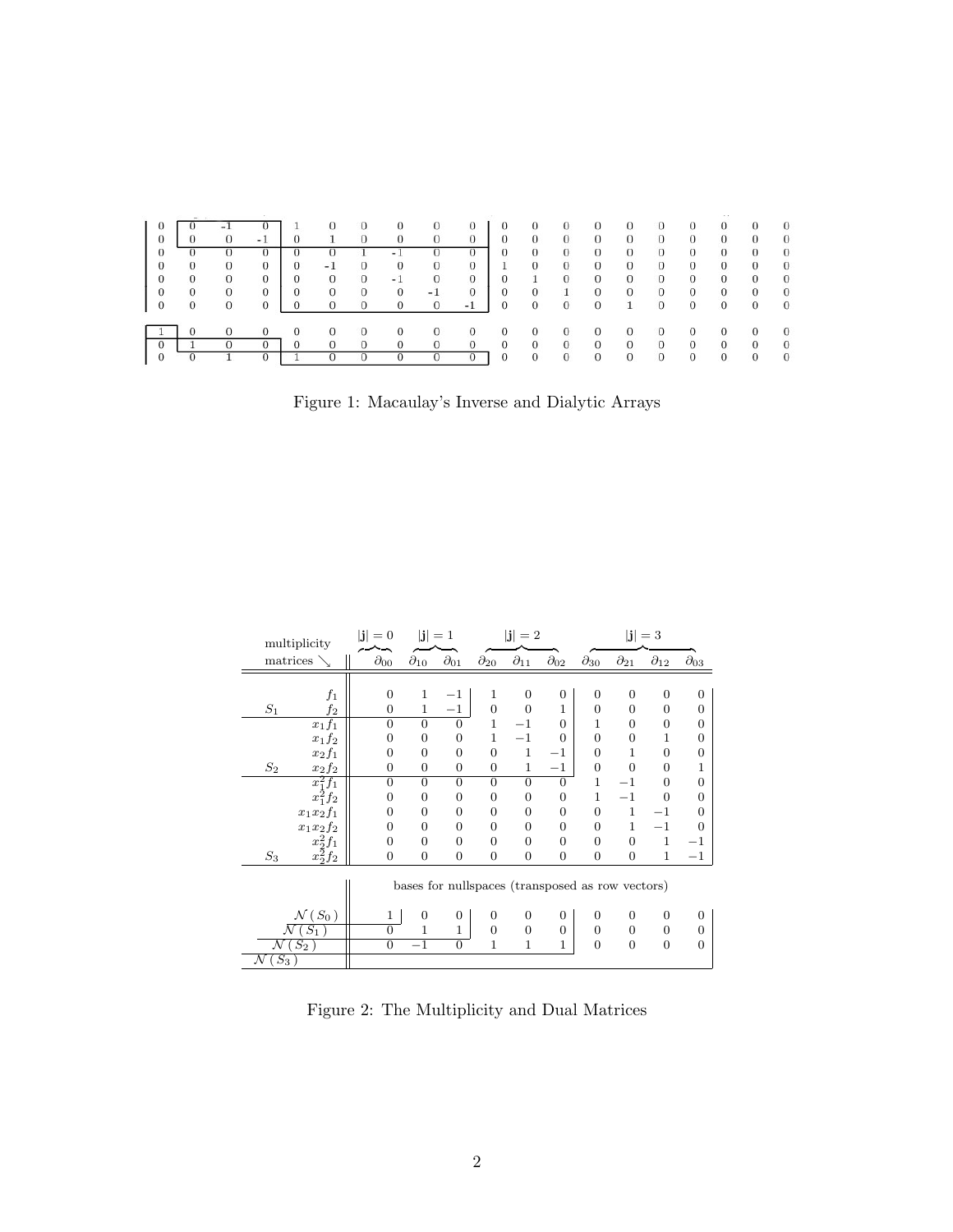

Figure 3: Loose Tolerance (left) and Tight Tolerance (right) for well isolated zero.



Figure 4: Loose (left) and tight (right) tolerance for two near zeros

for various approximations of the zero. For these pictures, generated by SCILAB, I calculated the Multiplicity matrix and its column rank deficiency for approximately 400 values of an approximate zero near an exact real zero of a two dimensional system. The darker colors represent higher multiplicity, so in the darkest neighborhood around the exact zero, calculating the Multiplicity matrices at a point here gives the correct multiplicity and other local information. In the next darker neighborhood if the approximation to the zero is located here the method indicates a multiple point but with lower multiplicity. And so on, until the white area where the point used to calculate the Multiplicity matrices is determined to not even be an approximate zero. The size of these *critical* neighborhoods depends on a tolerance, with a loose tolerance they were large, but with a tight tolerance they were smaller.

Thus our method worked reasonably well when the zero was well isolated, i.e. there was a large neighborhood of the point with only this one zero. However it appeared that an annoying problem with our method arose when there where distinct but close isolated zeros. In this case, for some choices of tolerance, an approximate zero might lie in the critical neighborhood of two or more of these points. In this case we would get strange, and often unexplained large, multipliticy values. Figure 4 shows an example with two close zeros.

The ALR method of this paper can be used to make sense of this loose tolerance case by separating out the various near zeros. Several examples are given, in particular I show, Example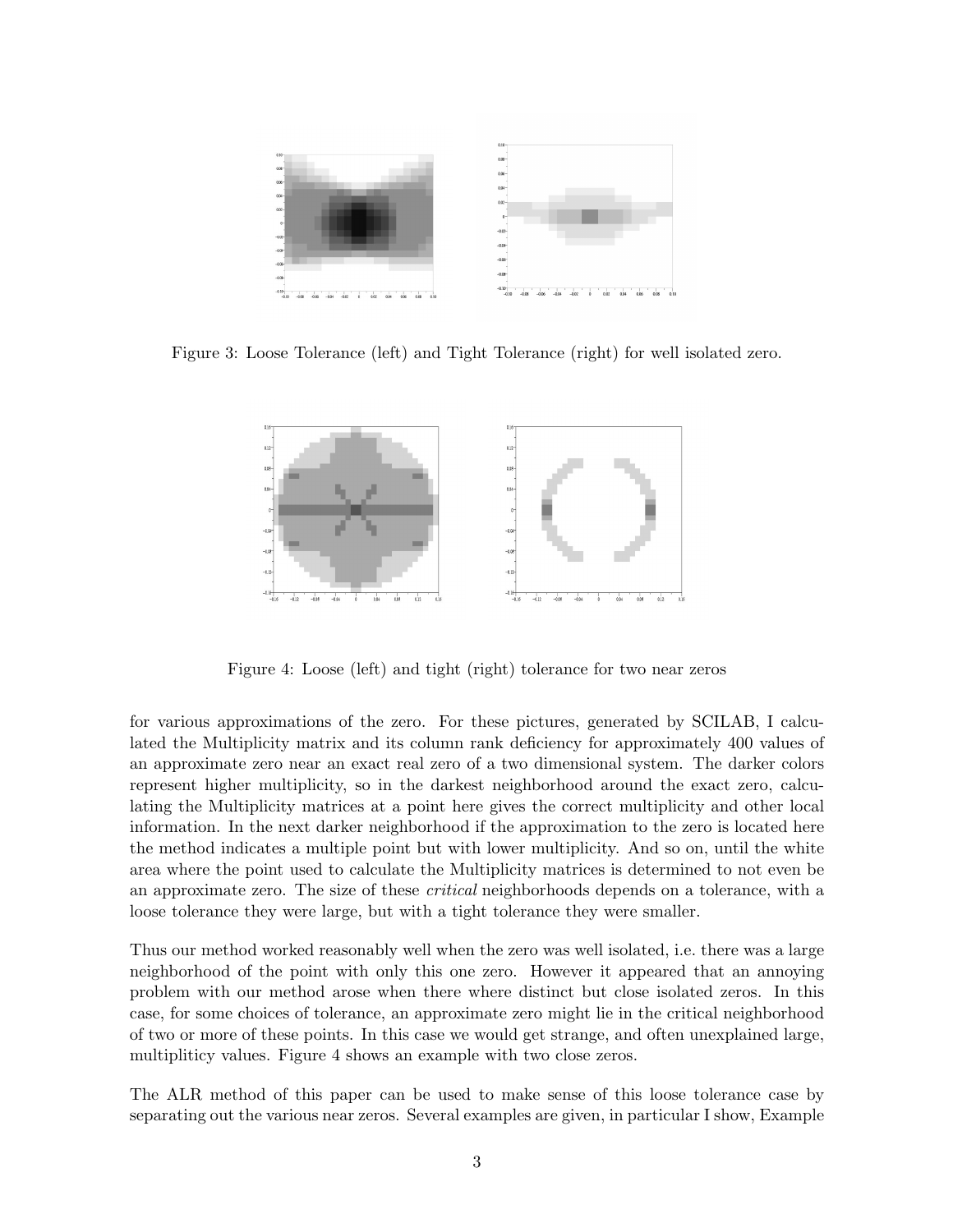6.2, that by starting LVZ deflation at a suspected multiple zero in a cluster one can get better results than by aiming deflation at a cluster as a whole. In Example 6.3 I suggest that this method may be quite useful in analyzing analytic systems where there may not be a method for finding all solutions.

In the theoretical, i.e. exact, case I show in §3 how to constructively obtain the local ring of an isolated zero, represented as an explicit matrix algebra, from the dialytic or multiplicity array using only one application of the reduced row echelon form algorithm. In §4 by using approximate linear algebra, specifically the approximate reverse reduced row echelon form (ARRREF), to obtain an approximate local ring (ALR). With accurate numerical data derived from an exact system and a tight tolerance this gives essentially the exact local ring. However by relaxing the tolerance one gets a structure which describes not just the isolated zero but a neighborhood of the isolated zero. In particular, there may be more than one point associated with the ALR, and these are readily calculated using the Möller-Stetter method.

It should be mentioned here that my ALR method works only for zero dimensional points, i.e. is useful when only isolated zeros are nearby. At this point I am not able to get any useful information when positive dimensional components of the solution space are present.

# 2 The Multiplicity Matrix

Z. Zeng and I describe the multiplicity matrix in [2]. For the reader's convenience I will summarize that construction here. Let  $f_1, f_2, \ldots, f_t$  be a list of t equations in s variables  $x_1, x_2, \ldots, x_s$ . To get isolated solutions it is necessary for  $t \geq s$ . By equation I mean polynomial or analytic functions, that is functions with partial derivatives of all orders and that are, at least, locally approximated by polynomials. Let  $\hat{\mathbf{x}}$  be a point in  $\mathbb{C}^s$ . For a non-negative integer array  $\mathbf{j} = [j_1, \ldots, j_s]$  I write  $|\mathbf{j}| = j_1 + j_2 + \cdots + j_s$  and  $\mathbf{x}^{\mathbf{j}} = x_1^{j_1} x_2^{j_2} \ldots x_s^{j_s}$ . So  $\mathbf{x}^{\mathbf{j}}$  has total degree |j|. Assume a (local) degree ordering is given on the monomials. As in [2] I use the differentiation operator

$$
\partial_{\mathbf{x}^{\mathbf{j}}} \ \equiv \ \partial_{x_1^{j_1} \cdots x_s^{j_s}} \ \equiv \ \frac{1}{j_1! \cdots j_s!} \ \frac{\partial^{j_1 + \cdots + j_s}}{\partial x_1^{j_1} \cdots \partial x_s^{j_s}}.
$$

I write  $\partial_{x}j(g)(\hat{x})$  to indicate that I am taking the partial derivative of function g and evaluating at  $\hat{\mathbf{x}}$ . Note that  $\partial_1(g)(\hat{\mathbf{x}}) = \partial_{\mathbf{x}^0}(g)(\hat{\mathbf{x}})$  is simply evaluation of g at  $\hat{\mathbf{x}}$ , i.e.  $g(\hat{\mathbf{x}})$ .

The multiplicity matrix of degree k at  $\hat{\mathbf{x}}$ ,  $\mathbf{M}(k, \hat{\mathbf{x}})$  is the  $t\binom{k+s-1}{s}$  ${s-1 \choose s} \times {k+s \choose s}$  $s^{+s}$ ) matrix with columns indexed by the differentials  $\partial_{x}$  for  $j \leq k$  or, if I am being sloppy, just by the  $x^j$ , where I will assume the columns indexed by  $x^j$  of higher degree are to the right of those with lower degree. In particular the left hand column has index  $\partial_1 = \partial_{x_1^0...x_s^0}$ , the evaluation functional. The rows will be indexed by the functions  $\mathbf{x}^{\mathbf{i}} f_{\alpha}$  for  $|\mathbf{i}| < k$ ,  $\alpha = 1, \ldots, t$ . Again these will be grouped by |i| with smaller degree higher up. In particular the first t rows are indexed by  $f_1, \ldots, f_t$ . Whether within a degree you group by  $\mathbf{x}^i$  or by  $f_\alpha$  is up to you.

The entry in the row indexed by  $\mathbf{x}^{\mathbf{i}} f_{\alpha}$  and column indexed by  $\mathbf{x}^{\mathbf{j}}$  is  $\partial_{\mathbf{x}^{\mathbf{j}}} ((\mathbf{x}^{\mathbf{i}} - \hat{\mathbf{x}}^{\mathbf{i}}) f_{\alpha})(\hat{\mathbf{x}})$ 

See Figure 2 for an example when  $s = t = 2, f_1 = x_1 - x_2 + x_1^2, f_2 = x_1 - x_2 + x_2^2$  at  $\hat{\mathbf{x}} = (0, 0)$ .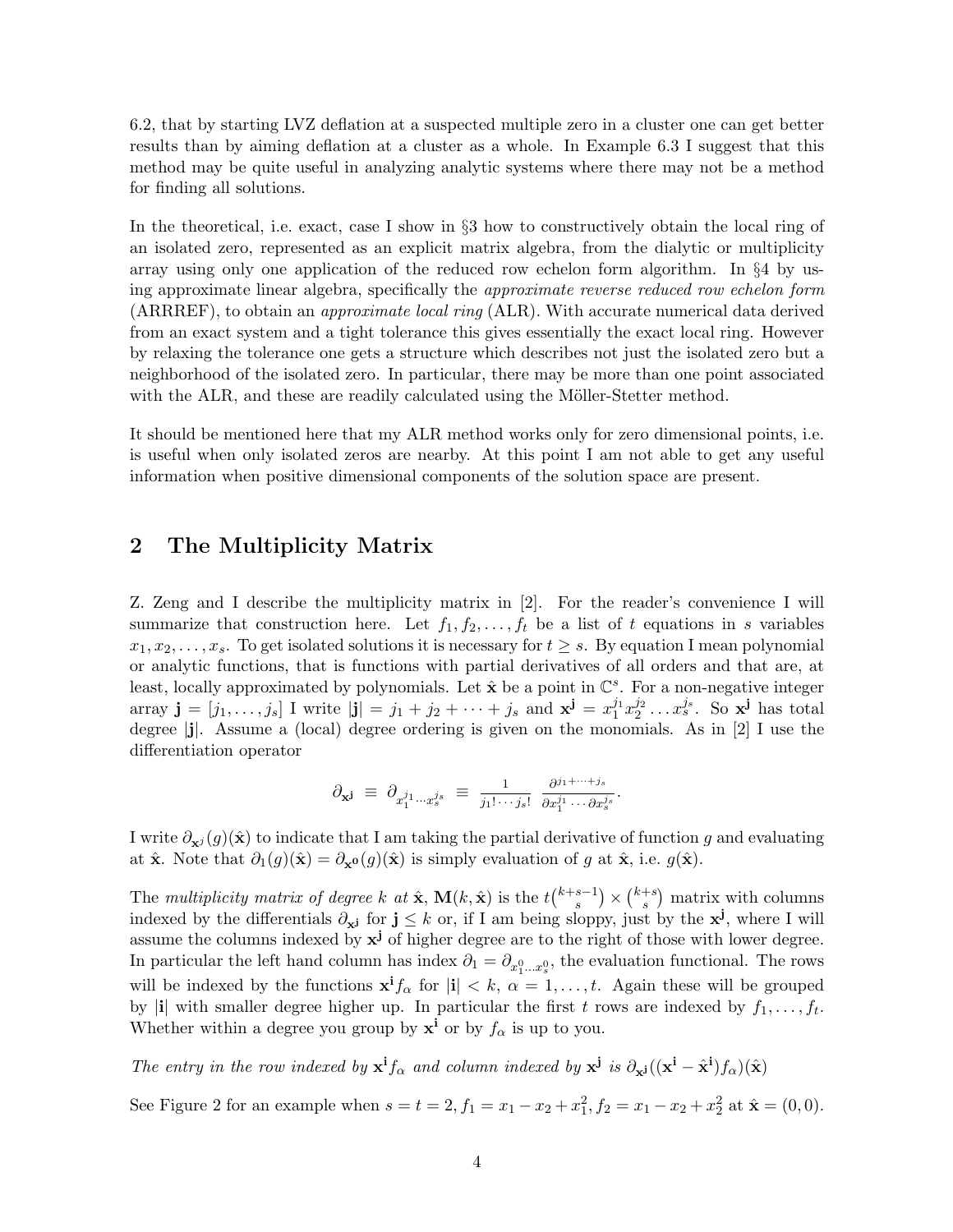If you would rather use instead  $\partial_{x}j(x^{i}f_{\alpha})(\hat{x})$  for the entry that is fine by me also, your rows will just be linear combinations of the rows of my multiplicity matrix. But you may loose the block structure of the matrix, that is the zeros in the lower left. I don't use that structure in this paper except to assert existence of the block structure in Lemma 1 below and I have not noticed any difference in the numerical results.

If the  $f_1, \ldots, f_t$  are exact polynomial equations and  $\hat{\mathbf{x}}$  is an exact isolated zero then the nullity  $H_0(k, \hat{\mathbf{x}})$  of  $\mathbf{M}(k, \hat{\mathbf{x}})$ , i.e. the dimension of the nullspace, as k increases will increase and stabilize at  $k = m$  where m is the multiplicity at  $\hat{\mathbf{x}}$ . This was known to Macaulay and later algebraic geometers but anyway a proof is sketched in [2, Theorem 2]. In fact  $H_0(k, \hat{x})$  will increase in a very structured way as outlined in [2, Lemma 1 (iii),(iv)], but note that  $H_0(k, \hat{\mathbf{x}}) = \sum_{\alpha=0}^k H(\alpha)$ where the latter  $H(\alpha)$  is the Hilbert function of [2].

In the absence of polynomials and/or exactness for the  $f_{\alpha}$  or  $\hat{\mathbf{x}}$  then we will pick a tolerance  $\varepsilon$ and calculate  $H_{\varepsilon}(k, \hat{\mathbf{x}})$  as the dimension of the approxi-nullspace of  $\mathbf{M}(k, \hat{\mathbf{x}})$  with tolerance  $\varepsilon$ . In §5 of [2] there is a short discussion of approxi-nullspace, for full details see [6]. The approxinullspace of a matrix A with tolerance  $\varepsilon$  is essentially the nullspace of the matrix obtained by replacing the singular values of A which are less than  $\varepsilon$  by 0. Or, in other words,  $H_{\varepsilon}(k, \hat{\mathbf{x}})$  is the number of columns of  $\mathbf{M}(k, \hat{\mathbf{x}})$  minus the number of singular values greater than  $\varepsilon$ . This justifies using the notation  $\varepsilon = 0$  to refer to the exact case.

The sequence  $\{H_{\varepsilon}(k,\hat{\mathbf{x}})\}\$  may be less well behaved than its exact counterpart, but as long as  $\hat{\mathbf{x}}$  is far from a positive dimensional component of the solution set of  $f_1 = 0, \ldots, f_t = 0$  then  $H_{\varepsilon}(k, \hat{\mathbf{x}})$  should, but is not guarenteed to, again stabilize at some value m. If there exists integer d so that  $H_{\varepsilon}(k, \hat{\mathbf{x}}) = m$  for all  $k \geq d$  then I say that any  $k > d$  is in the stable range for m.

Heuristically an  $m$  that has a stable range is the sum of the multiplicities of zeros of the system "near"  $\hat{\mathbf{x}}$ , but at this point I do not have a good idea as to what "near" actually is. In the next section I will show how one can attempt to find these  $m$ , not necessarily distinct, points.

### 3 Representation of the Local Rings in the Exact Case

As mentioned in the introduction, Macualay's dialytic arrays and our multiplication matrices give a computational way to get information normally associated with the local ring. It is a curious fact, to my knowledge so far unreported, that, in the theoretical, exact, case one can actually get a concrete representation of the local ring of an isolated zero as a matrix algebra from these matrices by using only one application of the RREF, reduced row echelon form, algorithm.

Consistent with the rest of this paper I work over C, however the results of this section should work over any field, with the understanding that  $\hat{x}$  is an isolated zero means the local ring is a finite dimensional algebra algebra over that field. It is a very classical result, eg. [1], that any finite dimensional C-algebra of C-dimension m is isomorphic to an  $m \times m$  matrix algebra. This isomorphism is given by assigning an element f to the multiplication matrix  $A_f$ , see eg. [1] or [10, Chap. 2]. I now show how to calculate the multiplication matrices  $A_{x_i}$ .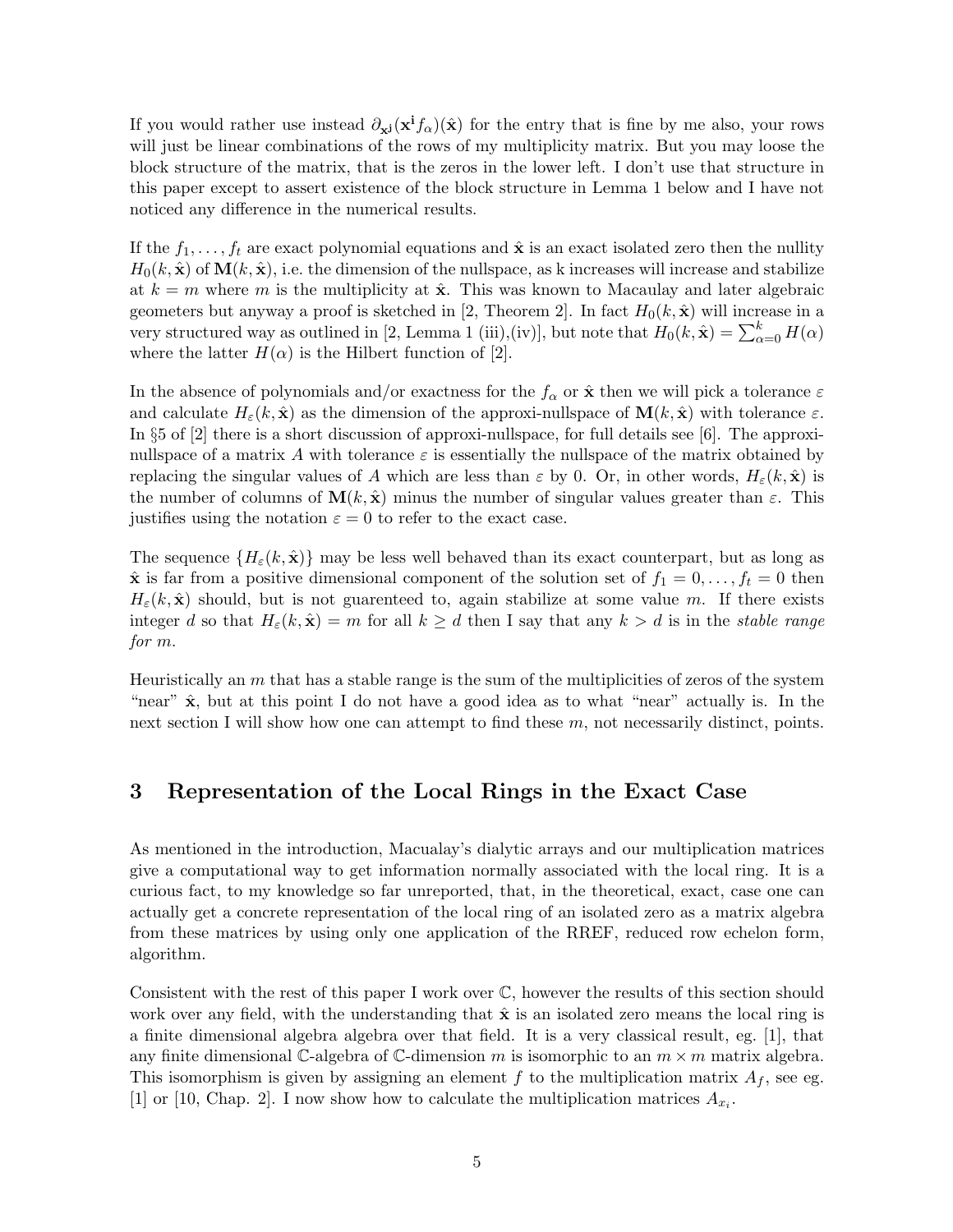Suppose we have polynomial equations  $f_1, \ldots, f_t \in \mathbb{C}[x_1, \ldots, x_s]$ . For the rest of this section we will assume, for simplicity, that  $\hat{\mathbf{x}} = \mathbf{0}$  is an exact isolated zero of the system. Let  $T =$  $[1, x_1, \ldots, x_s^k]$  be the vector of column indices for  $\mathbf{M}(k, \hat{\mathbf{x}})$ . Then I will view  $F_k = \mathbf{M}(k, \hat{\mathbf{x}})T^{\top}$ as a new system of equations. These equations are just truncations of the equations  $x^i f_\alpha$ with the terms of degree greater than k set to zero. If  $\hat{\mathbf{x}}$  were not an exact zero  $F_k$  might be inconsistent, but if  $\hat{\mathbf{x}}$  is an exact zero then at least  $\hat{\mathbf{x}}$  is a zero. Note that if I had not assumed  $\hat{\mathbf{x}} = \mathbf{0}$  then the equations would be Taylor expansions of  $(\mathbf{x} - \hat{\mathbf{x}})^{i} f_{\alpha}$  about  $\hat{\mathbf{x}}$ .

In the exact case the stable range must exist for an isolated zero  $\hat{\mathbf{x}} = \mathbf{0}$  and the integer d in the definition of the stable range is the smallest integer d for which  $M^{d+1}/M^{d+2} = 0$  where M is the maximal ideal of the local ring at  $\hat{\mathbf{x}}$ . See, for example [2] for a discussion of this fact. By Nakayama's lemma then actually  $M^{d+1} = 0$  in the local ring. We used the unfortunate term, from a commutative algebra standpoint,  $depth$  in  $[2]$  for  $d$ , this has also gone under the name nil-index in the literature.

**Lemma 1** Let  $\hat{\mathbf{x}} = \mathbf{0}$  be an exact isolated zero of the exact polynomial system  $f_1, \ldots, f_t$  in  $\mathbb{C}[\mathbf{x}] = \mathbb{C}[x_1, \ldots, x_s]$ . Choose d as in the pararaph above. Then for  $k > d$ 

- i) The last  $\binom{k+s-1}{k}$  ${k-1 \choose k}$  columns of  $\mathbf{M}(k, \hat{\mathbf{x}})$  are independent.
- ii) The equations in the system  $F_k = \mathbf{M}(k, \hat{\mathbf{x}})T^{\top}$  are actual elements of the ideal  $\mathbb{C}[[\mathbf{x}]]\langle f_1, \ldots, f_t\rangle \subseteq \mathbb{C}[[\mathbf{x}]].$

**Proof:** i) The block structure used in my definition of  $\mathbf{M}(k, \hat{\mathbf{x}})$  gives

$$
\mathbf{M}(k, \hat{\mathbf{x}}) = \left[\begin{array}{c|c} \mathbf{M}(k-1, \hat{\mathbf{x}}) & A \\ \hline \mathbf{0} & B \end{array}\right]
$$

where  $A, B$  have  $\binom{k+s-1}{k}$  $\binom{s-1}{k}$  columns. Since the coranks, i.e. dimensions, of the nullspace of  $\mathbf{M}(k-1, \hat{\mathbf{x}})$  and  $\mathbf{M}(k, \hat{\mathbf{x}})$  are the same it follows that the matrix  $\begin{bmatrix} A \\ B \end{bmatrix}$  has independent columns.

ii) By the paragraph before the lemma  $M^k = 0$  so the truncated terms of the  $x^i f_\alpha$  were zero П anyway.

Armed with this lemma, given k in the stable range, preferably  $k = d + 1$ , we can apply the reverse reduced row echelon form algorithm, RRREF, to  $\mathbf{M}(k, \hat{\mathbf{x}})$ . By reverse I mean that we start pivoting at the lower right. Alternatively, we can physically rotate  $\mathbf{M}(k, \hat{\mathbf{x}})$  180<sup>°</sup>, apply the usual RREF algorithm, and then rotate back. One obtains

$$
R = \left[ \begin{array}{c|c} \ldots & \mathbf{0} \\ \hline \ldots & I \end{array} \right]
$$

where I is a square identity matrix of size  $\binom{k+s-1}{k}$  $\binom{s-1}{k}$ , and R is row equivalent to  $\mathbf{M}(k, \hat{\mathbf{x}})$ . The m monomials  $\mathbf{x}^{\beta_1}, \ldots, \mathbf{x}^{\beta_m}$ , m is the multiplicity of zero  $\hat{\mathbf{x}}$ , corresponding to the non-pivot columns of R form a C-basis for the algebra and the equations of  $RT<sup>T</sup>$  are then of the form

$$
c_1\mathbf{x}^{\beta_1}+\cdots+c_m\mathbf{x}^{\beta_m}+\mathbf{x}^{\mathbf{j}}
$$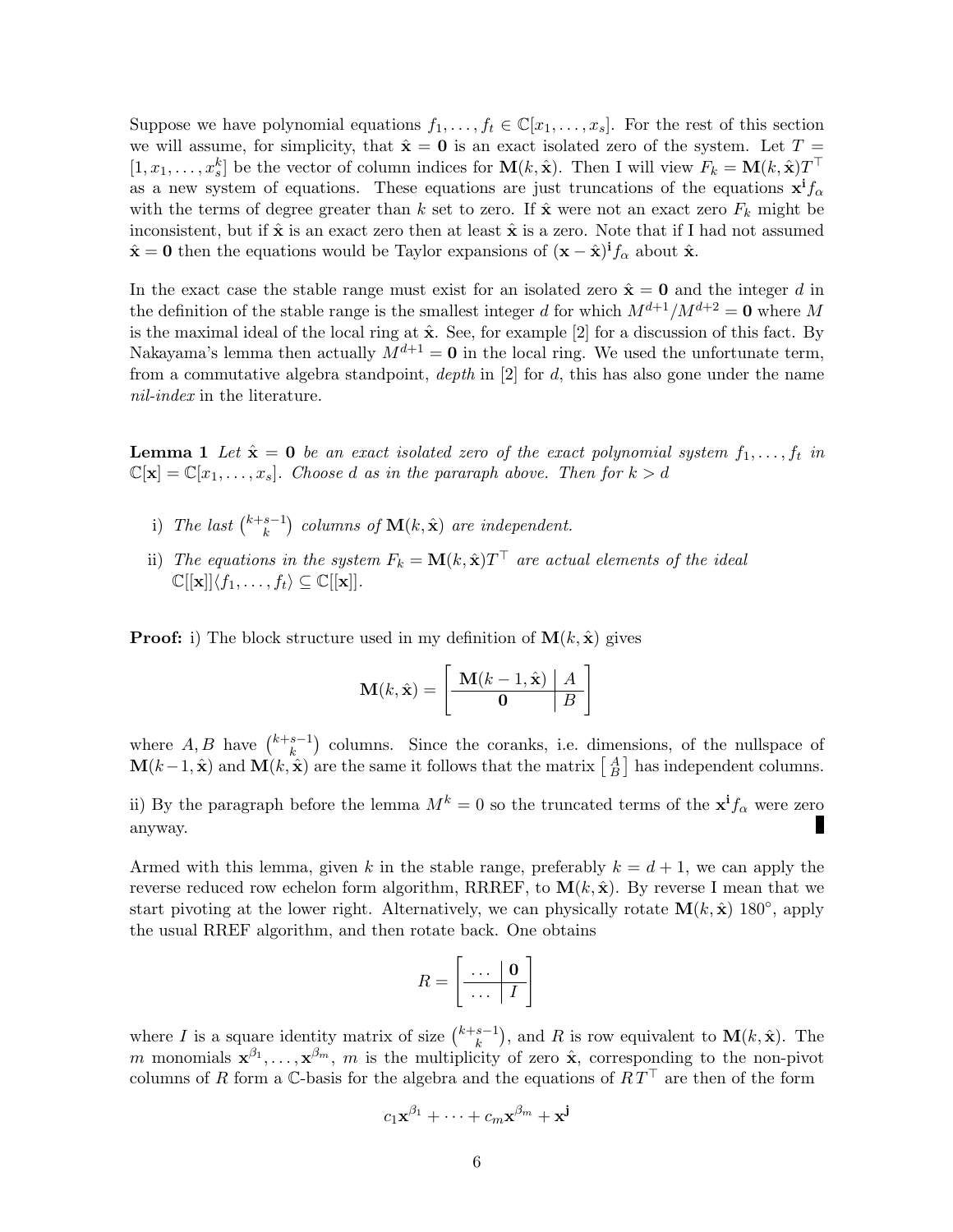for some index j. Since all j of degree  $k$  are present, it is always possible to construct the multiplication matrices  $A_{x_i}$  which generate the matrix algebra.

**Example 3.1** Consider the system  $x_1 - x_2 + x_1^2$ ,  $x_1 - x_2 + x_2^2$  with exact zero of multiplicity 3 at  $\hat{\mathbf{x}} = (0,0)$ . It is seen that  $d = 2$  so  $k = 3$  is in the stable range. The multiplicity matrix  $\mathbf{M}(3, \hat{\mathbf{x}})$  has already been given in Figure 2. Applying RRREF to  $\mathbf{M}(3, \hat{\mathbf{x}})$  I obtain

$$
R = \left[\begin{array}{ccccccc} 0 & 1 & -1 & 1 & 0 & 0 & 0 & 0 & 0 & 0 \\ 0 & 1 & -1 & 0 & 1 & 0 & 0 & 0 & 0 & 0 \\ 0 & 1 & -1 & 0 & 0 & 1 & 0 & 0 & 0 & 0 \\ 0 & 0 & 0 & 0 & 0 & 0 & 1 & 0 & 0 & 0 \\ 0 & 0 & 0 & 0 & 0 & 0 & 0 & 1 & 0 & 0 \\ 0 & 0 & 0 & 0 & 0 & 0 & 0 & 0 & 1 & 0 \\ 0 & 0 & 0 & 0 & 0 & 0 & 0 & 0 & 0 & 1 \end{array}\right]
$$

One checks that the local ring has basis  $\{I_3, A_{x_1}, A_{x_2}\}\$  where  $I_3$  is the  $3 \times 3$  identity matrix and

$$
A_{x_1} = \begin{bmatrix} 0 & 1 & 0 \\ 0 & -1 & 1 \\ 0 & -1 & 1 \end{bmatrix}, \quad A_{x_2} = \begin{bmatrix} 0 & 0 & 1 \\ 0 & -1 & 1 \\ 0 & -1 & 1 \end{bmatrix}
$$

It is then easy to completely specify the multiplicative structure of this ring with equations  $A_{x_1}^2 = A_{x_1}A_{x_2} = A_{x_2}^2 = A_{x_1}$  which can be checked by matrix multiplication or induced from R. Moreover one can check, directly or from R,  $A_{x_1}^3 = A_{x_1}^2 A_{x_2} = A_{x_1} A_{x_2}^2 = A_{x_2}^3 = 0$  so  $M^3 = 0$  where  $M = \langle A_{x_1}, A_{x_2} \rangle$  is the maximal ideal.

In summary, suppose the C-basis is  $A_{g_1}, \ldots, A_{g_m}$ . The following identities must be satisfied:

$$
A_{x_i} A_{x_j} - A_{x_j} A_{x_i} = \mathbf{0}, \qquad \text{all } i, j
$$
 (1)

$$
A_{x_1}^{j_1} A_{x_2}^{j_2} \cdots A_{x_s}^{j_s} = \sum_{i=1}^{m} c_i A_{g_i} \qquad j_\alpha \ge 0, \text{ some } c_i \in \mathbb{C}
$$
 (2)

$$
f_{\alpha}(A_{x_1},\ldots,A_{x_s})=0,\qquad \alpha=1,\ldots,t
$$
\n(3)

$$
\lambda_{i,1} = \dots = \lambda_{i,m} = 0, \qquad \lambda_{i,j} \text{ eigenvalues of } A_{x_i} \tag{4}
$$

It should be noted that (4) follows from the fact the  $A_{x_i}^d = \mathbf{0}$  where d is the nil-index. Note also if  $\hat{\mathbf{x}} \neq \mathbf{0}$  then (3) would need to be replaced by  $f_{\alpha}(A_{x_1} + \hat{x}_1 I_m, \dots, A_{x_s} + \hat{x}_s I_m) = 0$  where  $\hat{\mathbf{x}} = (\hat{x}_1, \dots, \hat{x}_s).$ 

#### 4 The inexact case

Now suppose  $f_1, \ldots, f_t$  are approximate and/or analytic functions and/or  $\hat{\mathbf{x}}$  is only an approximate zero. I will follow the method of the last section using approximate linear algebra to obtain basis and coordinate function matrices which approximate the local ring.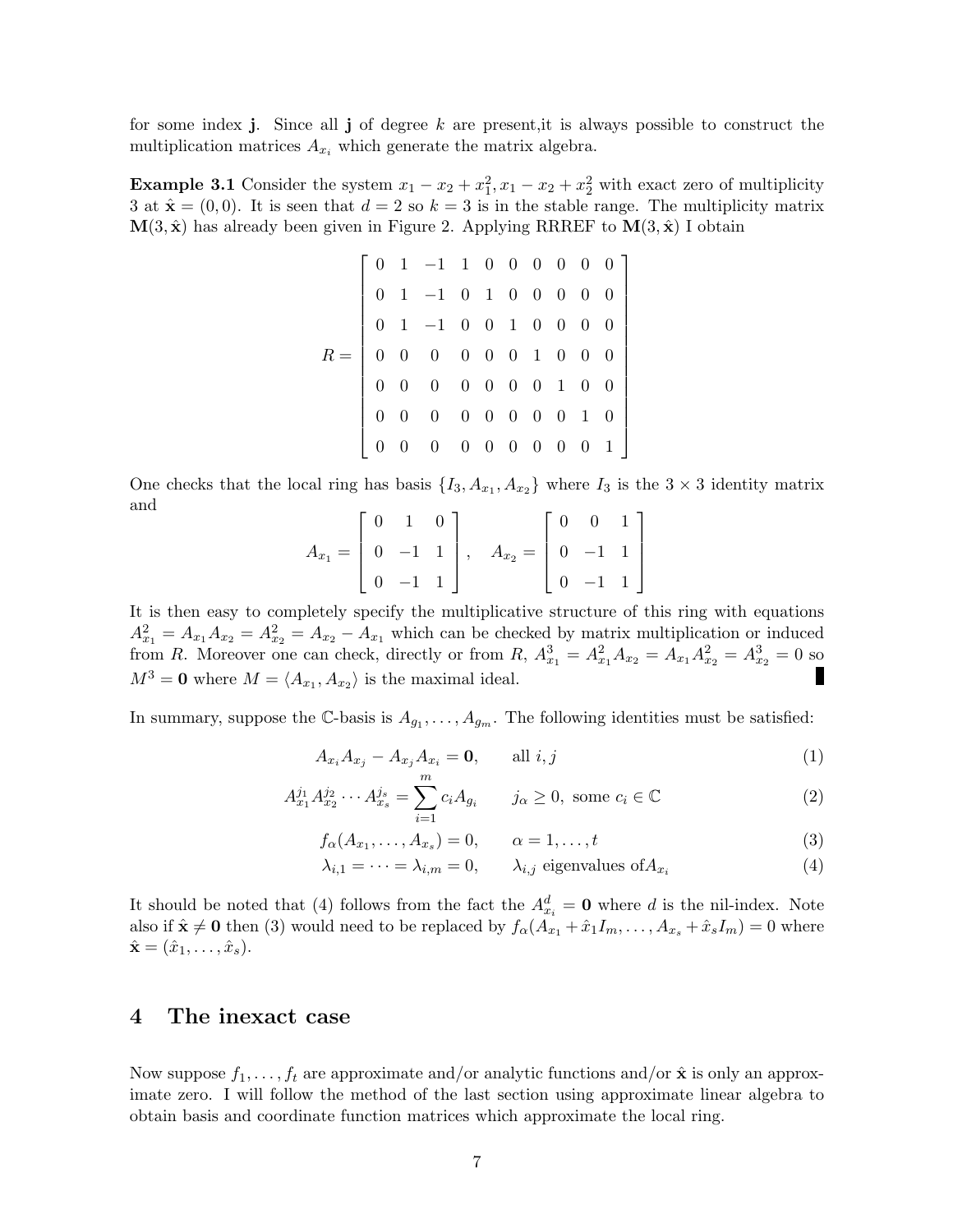There are several issues to deal with. First, Lemma 1 will not hold, statement ii) does not really apply and, generally, when viewing the rows of  $\mathbf{M}(k, \hat{\mathbf{x}})$  as equations these equations are often inconsistent. Also i) may be false when  $\hat{\mathbf{x}}$  is not an exact zero. It is no longer clear as to which k to use in  $\mathbf{M}(k, \hat{\mathbf{x}})$ . RREF is notoriously unstable with approximate data. I will deal with these problems in the following subsections.

#### 4.1 Step 1: Choosing  $\hat{\mathbf{x}}$ , k and Computing  $\mathbf{M}(k, \hat{\mathbf{x}})$

In principle one could input just about any point  $\hat{x}$  but obviously one will not get much out of the algorithm unless  $\hat{x}$  is close to a zero, better yet a multiple zero or suspected zero cluster. A good choice in the latter case is the output of the LVZ algorithm [5, 2] as this algorithm tends to find a point maximizing the approximate multiplicity m.

The choice of  $\varepsilon$  will depend on your objective. If you want to search for nearby zeros then a large value of  $\varepsilon$  is desirable, say 0.1 or even 0.5 The idea is to get as large a value m with a stable range. See Examples  $6.1 - 6.3$  below. On the other hand, if one suspects that one has an approximate multiple point of multiplicity  $m$  and would like confirmation that it is not a cluster of distinguishable near points then one should use as small an  $\varepsilon$  as possible to get a stable range for  $m$ . In either case trial and error will probably be necessary.

I have found that to calculate  $\mathbf{M}(k, \hat{\mathbf{x}})$  a straighforward calculation of  $\partial_{\mathbf{x}^{j}}((\mathbf{x}^{i} - \hat{\mathbf{x}}^{i})f_{\alpha})(\hat{\mathbf{x}})$  for each entry of  $\mathbf{M}(k, \hat{\mathbf{x}})$  seems to work as fast as anything when using CAS such as MAPLE. A trick in looking for the stable range is to calculate  $\mathbf{M}(k, \hat{\mathbf{x}})$  for as large a k as possible given your system (the number of entries is on the order of  $\mathcal{O}(t\,k^{2s})$ ). Then use the fact that  $\mathbf{M}(k-1, \hat{\mathbf{x}})$  is a submatrix of  $\mathbf{M}(k, \hat{\mathbf{x}})$ . There are also strategies that can be used to compute  $\mathbf{M}(k, \hat{\mathbf{x}})$  recursively, using the fact that many computations are essentially repeated (see Figure 2, for example) but my experience is that the bookkeeping necessary takes more time than the original computations. If you are implementing this on a platform such as MATLAB/SCILAB you have to use your own routines for calculating the partial derivatives and the bookkeeping may be significantly faster.

To find  $H_{\varepsilon}(k, \hat{\mathbf{x}})$  one needs to calculate an approximate rank. If one has an implementation of the Li-Zeng rank revealing algorithm then that would be the most efficient way to proceed. Otherwise one can make do with the Singular Value algorithm: count singular values greater than  $\varepsilon$ . Unlike the exact case where one can use the smallest k in the stable range, I find from experiments that using as large a  $k$  as you can handle gives more accurate results. Also, since Lemma 1(i) may fail, this condition could be checked directly although one can go to the next step and inspect the output.

#### 4.2 Step 2: ARRREF

In the exact case one can rotate the matrix and apply a standard RREF algorithm and then rotate back. The big problem in the inexact case is that the standard RREF algorithm is not robust enough for approximate numerical work. Therefore I propose the following *approximate* reverse reduced row echelon form algorithm which has worked reasonably well in my examples.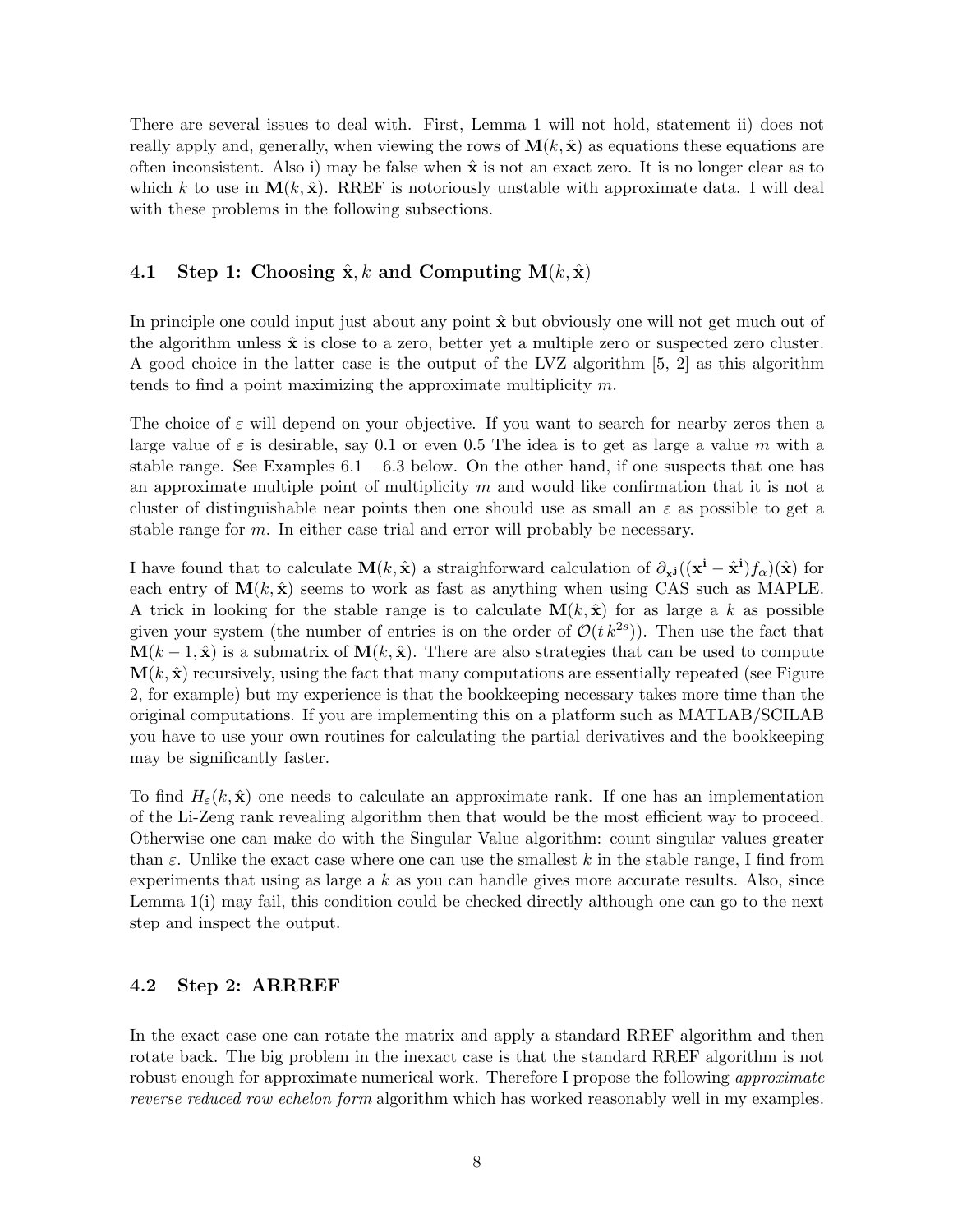#### Algorithm ARRREF

- Input:  $m \times n$  matrix M, tolerance  $\varepsilon$ .
- Apply the SVD decomposition to get  $M = Q_1 \Sigma Q_2^{\top}$ . Calculate the approximate rank r by counting the number of diagonal entries of  $\Sigma$  which are greater than  $\varepsilon$ . The approximate row space of M is then spanned by the first r rows of  $Q_2^{\top}$ , call the  $r \times n$  matrix of these rows A.
- We can assume the right hand,  $n^{th}$  column of M, hence A, is not 0. Initialize a matrix B to be the  $n^{th}$  column. Starting with the  $j = n-1^{st}$  column and proceeding leftward we can check, using SVD or rank revealing, that the  $j<sup>th</sup>$  column is approximately independent of the space spanned by columns  $j + 1, \ldots, n$ , i.e. the approximate rank increases by 1 when this column is added. If the  $j<sup>th</sup>$  column is approximately independent then add this column as the first (leftmost) column of  $B$ . When done  $B$  will consist of independent columns of A. B should be reasonably well conditioned, check. Note: this step may work better with a slightly tighter tolerance, I use  $.5 * \varepsilon$  in rank revealing.
- Output:  $R = B^{-1}A$ .  $(B^{-1}$  is just the usual inverse.) and a list of indicies of the pivot columns.

Note that if some column is a *pivot column*, i.e. one of the columns placed in B, then all dependence relations are with columns to the left. Thus, in  $R$ , all entries above and to the right of the pivots should be numerically zero. This algorithm could fail, so the results should be checked, a small adjustment of the tolerance may help.

Assuming the input to ARRREF is  $\mathbf{M}(k, \hat{\mathbf{x}})$  then the number of rows of R should be  $\binom{k+s}{s}$  ${s+s \choose s} - m.$ Thus there should be  $m$  non-pivot columns. The list of pivot columns given in the output could be used to check condition i) in Lemma 1. It will be awkward if the first column is a pivot column, this shouldn't happen if  $\hat{\mathbf{x}}$  is an approximate zero, a loosening of the tolerance may help.

#### 4.3 Step 3: Extract Multiplication Matrices

The point here is to deliberately ignore the fact that the sytems determined by the matrix  $M(k, \hat{x})$  and its ARRREF form R may be inconsistent. Since ARRREF outputs a list of the pivot columns it is straightforward symbolic programming to extract the multiplication matrices  $A_{x_i}$  which are guarenteed to exist if condition i) of Lemma 1 holds. The C-basis matrices  $A_{g_i}$  may be immediately extracted or can be calculated from the  $A_{x_i}$  since the basis monomials are known from the missing indices.

# 5 The Approximate Local Ring and calculation of near points

If the steps in the previous section all work well then one should get  $m \times m$  C-basis matrices  $A_{g_1}, \ldots, A_{g_m}$  and coordinate matrices  $A_{x_1}, \ldots, A_{x_s}$ . If these satisfy the following analogs of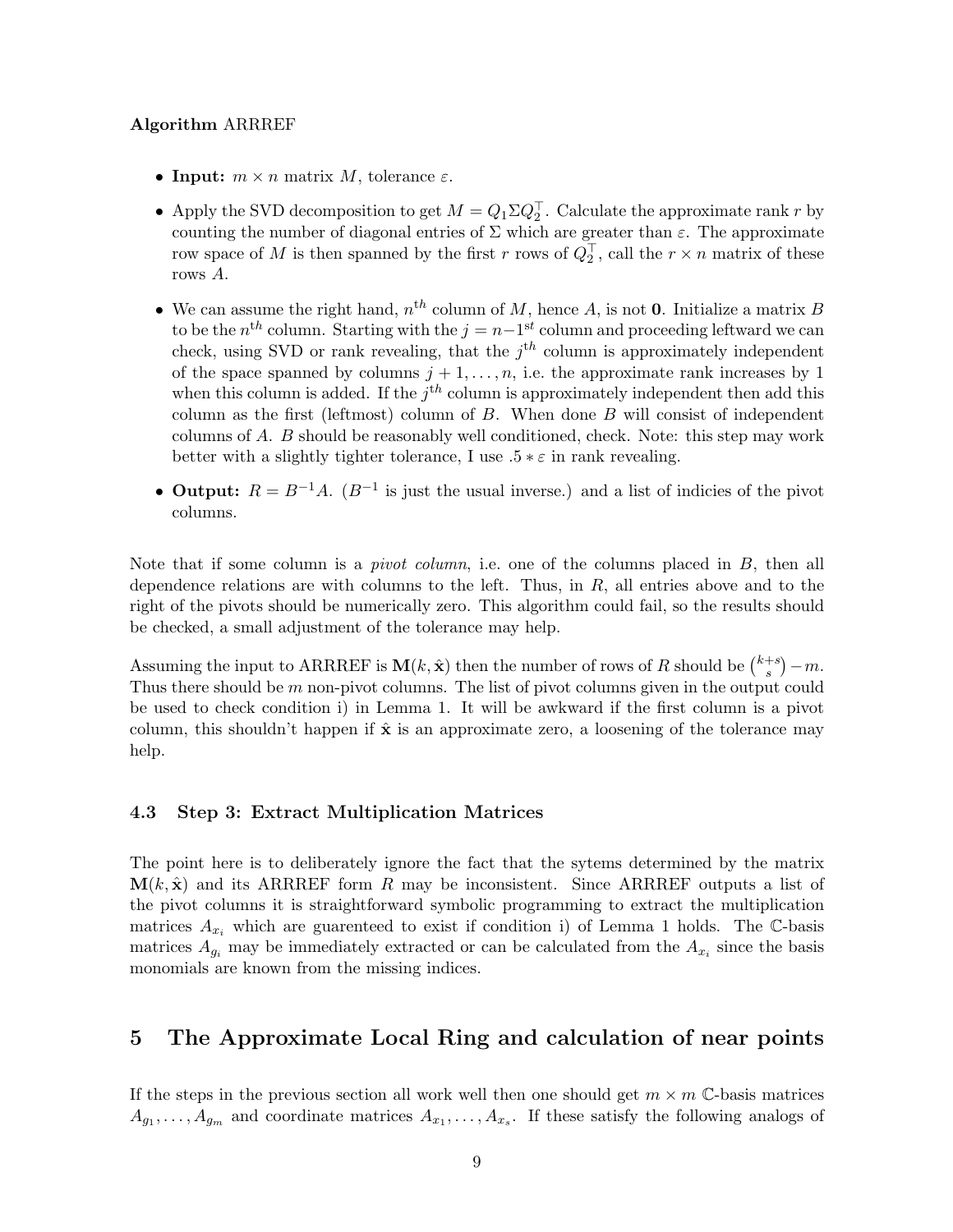equations  $(1) - (4)$  of §3 then I call this system an *approximate local ring* or ALR.

$$
A_{x_i} A_{x_j} - A_{x_j} A_{x_i} \approx \mathbf{0}, \qquad \text{all } i, j \tag{5}
$$

$$
A_{x_1}^{j_1} A_{x_2}^{j_2} \cdots A_{x_s}^{j_s} \approx \sum_{i=1}^m c_i A_{g_i} \qquad j_\alpha \ge 0, \text{ some reasonable } c_i \in \mathbb{C}
$$
 (6)

$$
f_{\alpha}(A_{x_1} + \hat{x}_1 I_m, \dots, A_{x_s} + \hat{x}_s I_m) \approx 0, \qquad \alpha = 1, \dots, t
$$
\n<sup>(7)</sup>

$$
\lambda_{i,1}, \ldots, \lambda_{i,m}
$$
 are small,  $\lambda_{i,j}$  eigenvalues of  $A_{x_i}$  (8)

By "reasonable" in (6) I mean not very large in magnitude. In this preliminary report I will not attempt to further define the notion of "approximate", "reasonable" or "small", obviously this would be desirable in a final paper. For now the reader will have to accept the examples in §6 as evidence that this concept is useful.

In practice one can work with these matrices as if they do define an m-dimensional matrix subalgebra of the  $m \times m$  matrices even though such a algebra will not exactly exist. For example, multiplying the matrix monomials by a large coefficient may no longer satisfy (6).

Condition (8) is the justification for the term "local". For then one would expect the matrix monomials  $A_{x_1}^{j_1}A_{x_2}^{j_2}\cdots A_{x_s}^{j_s}$  to be small for  $j_1+\cdots+j_s$  large and hence a reasonable polynomial made up of these monomials with non-zero constant term should be invertible in some sense.

#### 5.1 The Theorem

From (5) one might expect the existence of almost common eigenvectors of the  $A_{x_i}$ , this suggests

**Theorem 1** Let  $A_{x_1}, \ldots, A_{x_s}$  be the coordinate matrices of an ALR for the system  $f_1, \ldots, f_t$ at  $\hat{\mathbf{x}} = (\hat{x}_1, \dots, \hat{x}_s)$ . If **v** is an approximate common eigenvector of the  $A_{x_i}$  with  $A_{x_i} \mathbf{v} \approx \lambda_i \mathbf{v}$ then  $(\lambda_1 + \hat{x}_1, \ldots, \lambda_s + \hat{x}_s)$  is an approximate zero of the system  $f_1, \ldots, f_t$ .

A heuristic argument might go as follows. From  $A_{x_i}$ **v**  $\approx \lambda_i$ **v** one gets  $A_{x_1}^{j_1} A_{x_2}^{j_2} \cdots A_{x_s}^{j_s}$ **v**  $\approx$  $\lambda_1^{j_1} \cdots \lambda_s^{j_s}$  v hence summing up gives  $f_\alpha(\lambda_1, \ldots, \lambda_s)$  v  $\approx f_\alpha(A_{x_1}, \ldots, A_{x_s})$  v  $\approx 0$  from (7). Since I can assume **v** to be normalized to have a component of 1 it would follow that  $f_{\alpha}(\lambda_1, \ldots, \lambda_s) \approx 0$ . Of course one worries that the small errors over the possibly many terms of  $f_{\alpha}$  add up. Here (8) may help as the terms  $A_{x_1}^{j_1} A_{x_2}^{j_2} \cdots A_{x_s}^{j_s}$  are small so the small relative errors in  $A_{x_i}$ **v**  $\approx \lambda_i$ **v** give smaller absolute errors in  $A_{x_1}^{j_1} A_{x_2}^{j_2} \cdots A_{x_s}^{j_s}$ v.

To counter this argument one could argue that since, by  $(8)$ , the  $\lambda_i$  are small the point  $(\lambda_1, \ldots, \lambda_s)$  is close to a presumably multiple approximate zero  $\hat{\mathbf{x}}$  so that alone could explain  $f_{\alpha}(\lambda_1,\ldots,\lambda_s)$  being small. Thus a believable proof of Theorem 1 along these lines would show that  $f_{\alpha}(\lambda_1,\ldots,\lambda_s)$  is smaller than expected for a random point close to  $\hat{\mathbf{x}}$ . Example 6.3a below suggests looking for a completely different argument.

At this point the theorem must be considered vacuous as a definition of the not yet precise notion of "approximate zero." A number of examples suggest that there is a more precice notion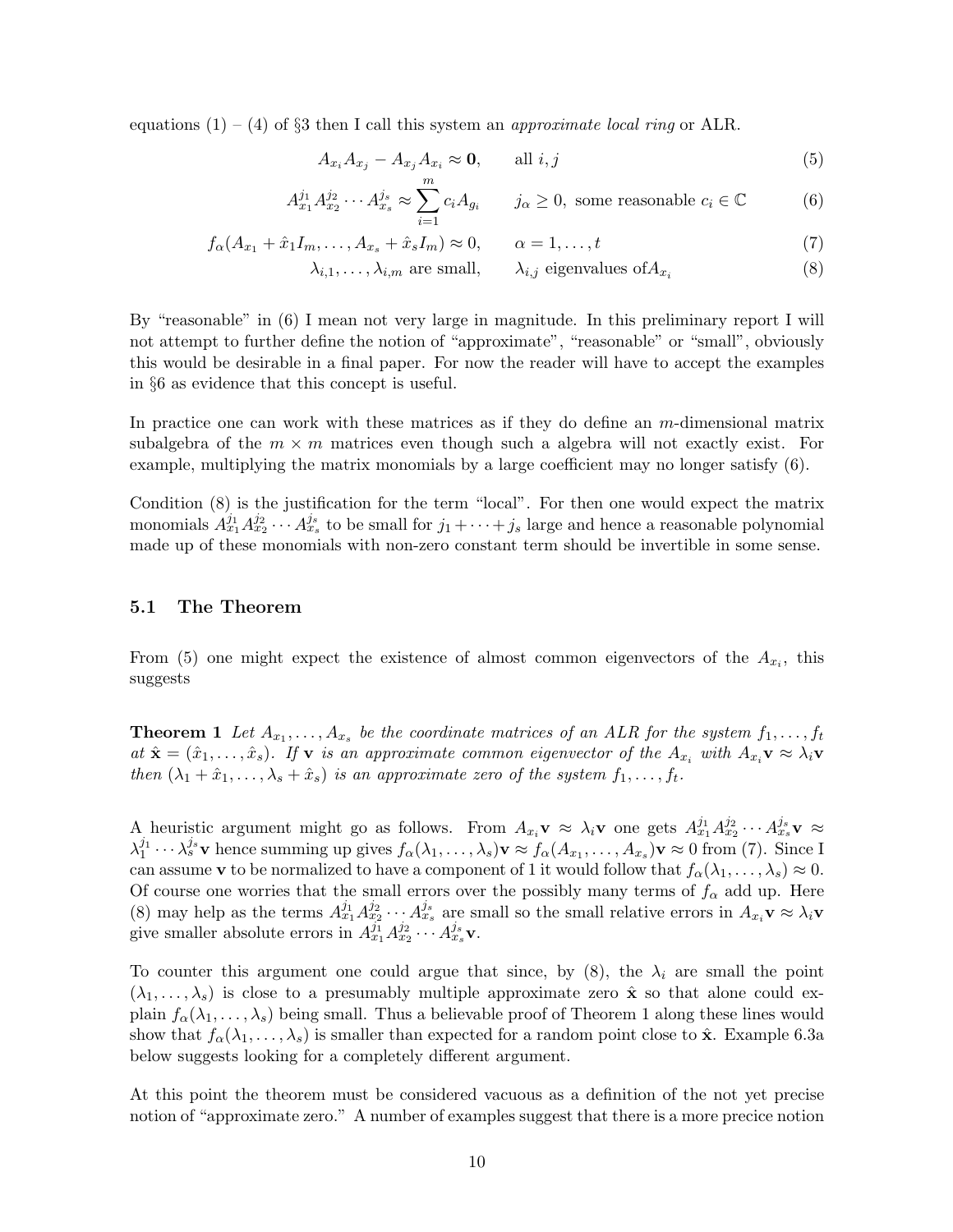of approximate zero making Theorem 1 true. In practice it may not matter if this Theorem is proven or even precise since the points obtained can be refined by various methods. The utility of this method will be justified if, in practice, we can determine and classify  $m$  points near  $\hat{\mathbf{x}}$  as to multiplicity.

#### 5.2 Calculation of common eigenvectors

Standard eigenvector software seems sufficient for the purposes of this method, the goal is to obtain at least m independent usable eigenvectors as initial values for the algorithm of this section. Usable means that the first entry should be normalized, or normalizable, to 1, assuming the first column of  $R$  is a pivot column.

There are likely more sophisticated methods available but I have found the following to be sufficient for my purposes.

**Common Eigenvector Calculation (CEC):** Let  $A_{x_1}, \ldots, A_{x_m}$  be the multiplication matrices. For random floating point numbers  $r_1, \ldots, r_m$  let  $A = r_1 A_{x_1} + \cdots + r_m A_{x_m}$ . Use the eigenvectors of M, rather than any  $A_{x_i}$ . (This is apparently a well known trick, I learned it from  $[4]$ ).

For each normalized eigenvector  $\mathbf{v} = [1, v_2, \dots, v_m]^\top$  of M solve the quadradic least squares problem

$$
\begin{bmatrix} A_{x_1}\mathbf{u} - \mu_1\mathbf{u} \\ A_{x_2}\mathbf{u} - \mu_2\mathbf{u} \\ \vdots \\ A_{x_s}\mathbf{u} - \mu_s\mathbf{u} \\ u_1 - 1 \end{bmatrix} = \mathbf{0}
$$

in variables  $u_1, \ldots, u_m, \mu_1, \ldots, \mu_s$  where  $\mathbf{u} = [u_1, u_2, \ldots, u_m]^\top$ . This seems best solved by one or more iterations of Gauss-Newton using initial values  $\mathbf{u} = \mathbf{v}$ ,  $\mu_i$  the first coordinate of  $A_{x_i}\mathbf{v}$ ,  $i = 1..m$ .

п

The desired zero is given by  $\hat{\mathbf{x}} = [\mu_1, \dots \mu_s]^\top$ .

The method outlined in the last two sections for finding approximations for zeros predicted by the multiplicity matrices in the inexact case will be called the ALR method in the remainder of this paper.

### 6 Examples

In this section we look at some examples.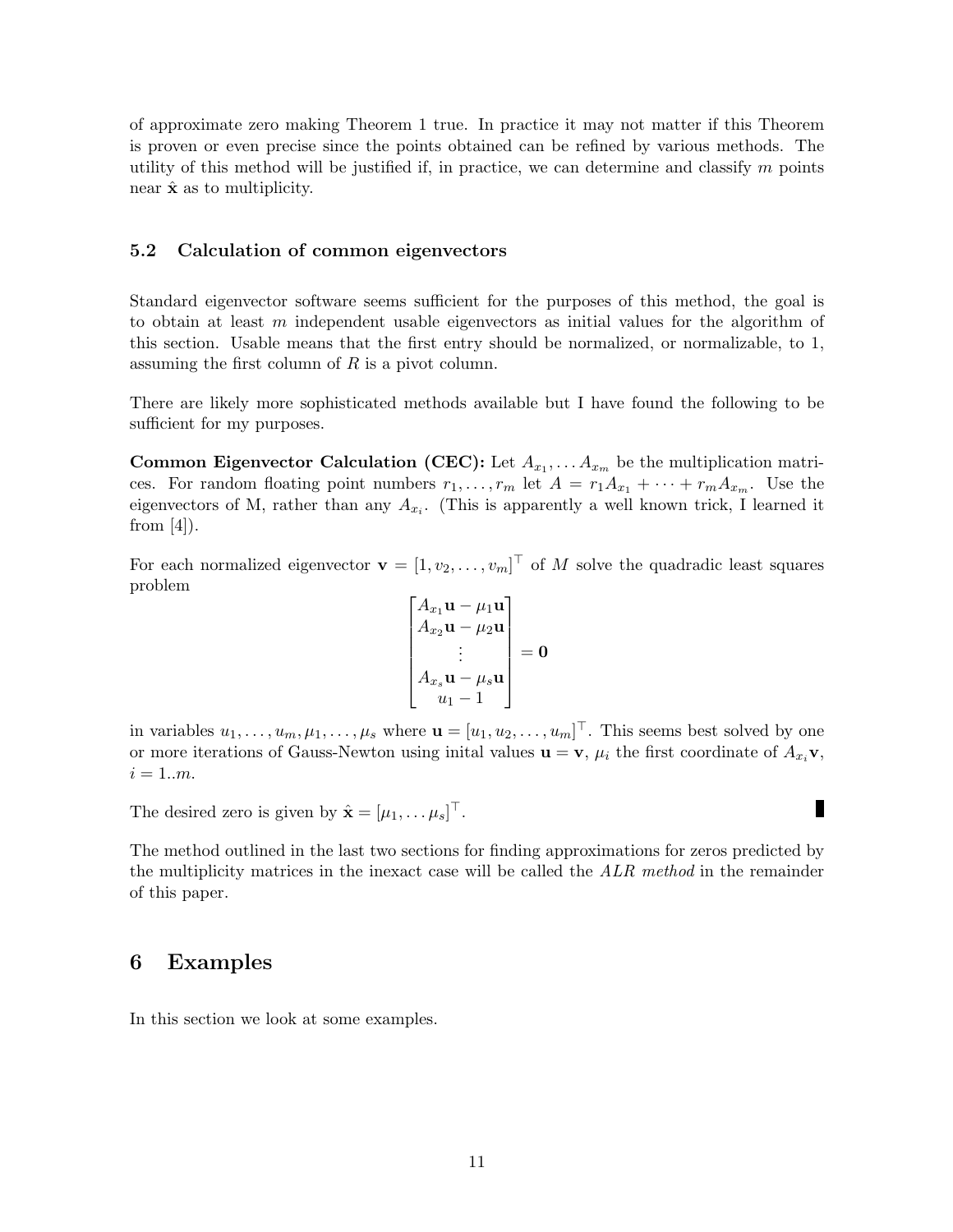Example 6.1  $f_1 = x^2 + y^2 - 1$  $f_2 = y - 2x^2 + 1.01$ 

By inspection of the graph I see the possiblity of several/multiple zeros near  $(0, -1)$ . I calculate  $\mathbf{M}(k,(0,-1))$  for  $k=0,1,2,\ldots,5$ , find the approxi-rank with a loose tolerance of 0.1 and see that  $H_{0,1}(k,(0,-1)) = \{1,2,2,\ldots\}$  so the stable range for 2 is  $k > 1$ . For better accuracy, I pick  $k = 3$  in the stable range and find

|                                 | $0.0\,$ |         | $0.0 -2.0$ | $1.0 \t 0.0$ |            | 1.0                                                                   | $0.0\,$  | $0.0\,$  | $0.0\,$ | $0.0$ ] |
|---------------------------------|---------|---------|------------|--------------|------------|-----------------------------------------------------------------------|----------|----------|---------|---------|
|                                 | 0.01    | 0.0     | 1.0        | $-2.0$       | $0.0\ 0.0$ |                                                                       | 0.0      | 0.0      | $0.0\,$ | $0.0\,$ |
|                                 | 0.0     | 0.0     | $0.0\,$    | 0.0          | $-2.0\,$   | 0.0                                                                   | 1.0      | 0.0      | $1.0\,$ | 0.0     |
|                                 | 0.0     | 0.01    | $0.0\,$    | 0.0          | 1.0        | 0.0                                                                   | $-2.0\,$ | 0.0      | $0.0\,$ | 0.0     |
|                                 | 0.0     | 0.0     | 0.0        | 0.0          | $0.0\,$    | $-2.0$                                                                | 0.0      | $1.0\,$  | $0.0\,$ | 1.0     |
|                                 | $0.0\,$ | 0.0     | 0.01       |              | $0.0$ 0.0  | 1.0                                                                   | $0.0\,$  | $-2.0\,$ | $0.0\,$ | 0.0     |
| $\mathbf{M}(3,(0,-1)) = \Bigg $ | $0.0\,$ | $0.0\,$ | $0.0\,$    | $0.0\,$      | 0.0        | $0.0\,$                                                               | $0.0\,$  | $-2.0$   | 0.0     | 0.0     |
|                                 | 0.0     | 0.0     | 0.0        | 0.010        | $0.0\,$    | 0.0                                                                   | 0.0      | 1.0      | $0.0\,$ | 0.0     |
|                                 | 0.0     | $0.0\,$ | $0.0\,$    | 0.0          | 0.0        | $0.0\,$                                                               | 0.0      | 0.0      | $-2.0$  | 0.0     |
|                                 | 0.0     | 0.0     | $0.0\,$    | $0.0\,$      | 0.01       | 0.0                                                                   | 0.0      | $0.0\,$  | $1.0\,$ | 0.0     |
|                                 | 0.0     | $0.0\,$ | $0.0\,$    | $0.0\,$      | $0.0\,$    | $0.0\,$                                                               | $0.0\,$  | $0.0\,$  | $0.0\,$ | $-2.0$  |
|                                 | 0.0     | $0.0\,$ | $0.0\,$    |              |            | $-0.0\phantom{0}\phantom{0}\phantom{0}0.0\phantom{0}\phantom{0}0.010$ | 0.0      | $0.0\,$  | 0.0     | 1.0     |

Applying ARRREF I obtain

|       | $-0.0033253$ | $-0.0$                                                |         |                             |         |                      |                             |         |                  | $1.0 -0.0 -0.0 -0.0 0.0 0.0 -0.0 0.0 -0.0$ |
|-------|--------------|-------------------------------------------------------|---------|-----------------------------|---------|----------------------|-----------------------------|---------|------------------|--------------------------------------------|
|       | $-0.0066624$ | $-0.0$                                                | $0.0\,$ | 1.0                         | $0.0\,$ | $0.0\phantom{0}-0.0$ |                             | $0.0\,$ | $-0.0 \quad 0.0$ |                                            |
|       | 0.0          | $-0.0033287$                                          | 0.0     | 0.0                         | $1.0\,$ |                      | $0.0 \quad -0.0 \quad -0.0$ |         | $0.0 - 0.0$      |                                            |
|       | 0.0          | $-0.0$                                                |         | $-0.0$ $-0.0$ $-0.0$ 1.0    |         |                      | 0.0                         |         | $0.0 -0.0 -0.0$  |                                            |
| $R =$ | $-0.0$       | $-0.0066643$ $-0.0$ $-0.0$ $-0.0$ $-0.0$ $1.0$ $-0.0$ |         |                             |         |                      |                             |         | 0.0              | 0.0                                        |
|       | 0.0          | $-0.0$                                                |         | $-0.0$ $-0.0$ $-0.0$ $-0.0$ |         |                      | $0.0\,$                     | 1.0     | 0.0 <sub>1</sub> | $-0.0$                                     |
|       | 0.0          | 0.0                                                   |         | $-0.0$ $-0.0$ $-0.0$        |         | $0.0 - 0.0$          |                             | 0.0     | 1.0              | 0.0                                        |
|       | 0.0          | $-0.0$                                                | 0.0     | $0.0^{\circ}$               | $0.0\,$ | $-0.0$               | 0.0                         | $-0.0$  | 0.0              | 1.0                                        |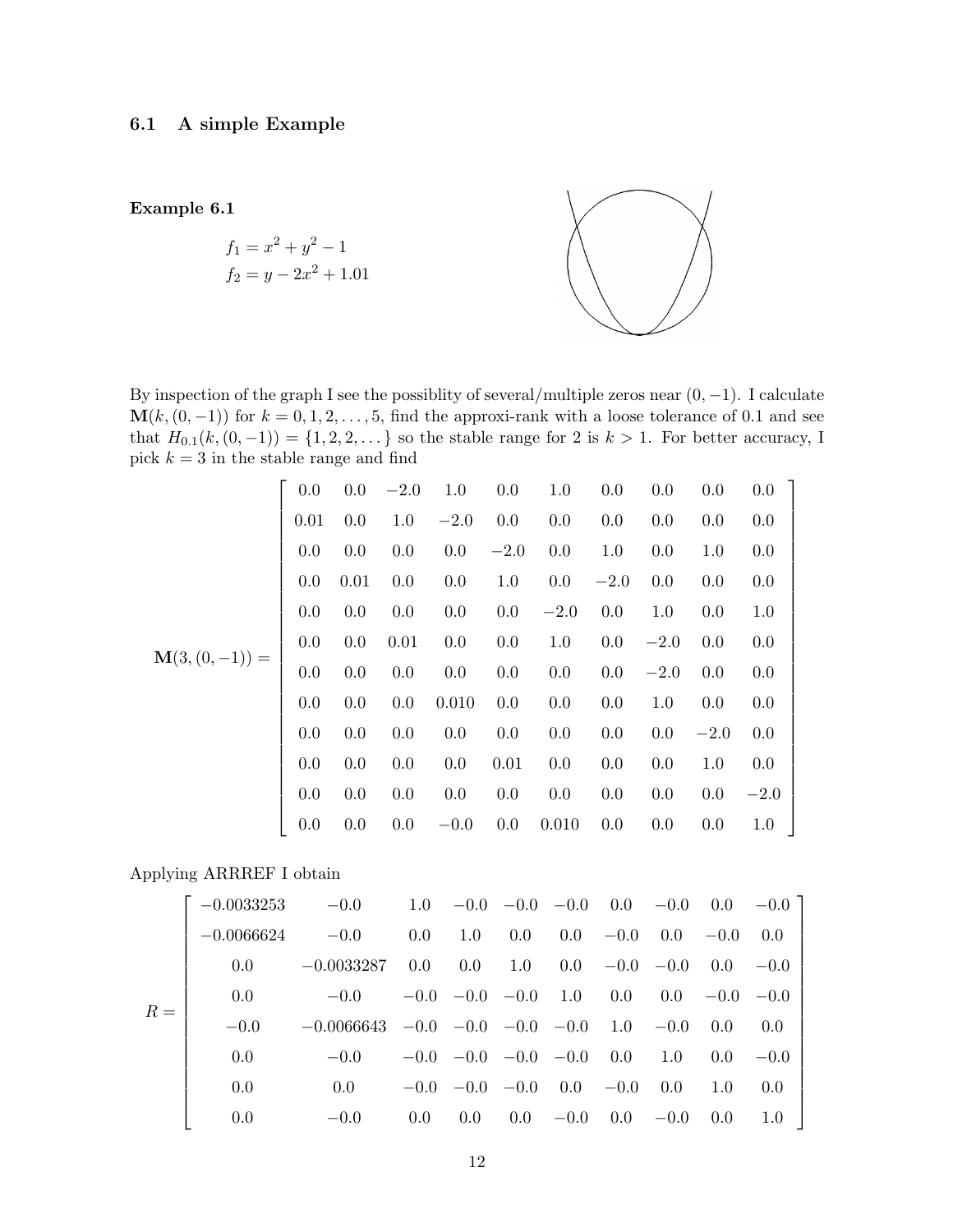Note the C-basis consists of  $1, x$ . From this I can calculate

$$
A_x = \begin{bmatrix} 0 & 1 \\ 0.0066624 & 0 \end{bmatrix} \text{ and } A_y = \begin{bmatrix} 0.0033253 & 0 \\ 0 & 0.0033287 \end{bmatrix}
$$

Calculating the eigenvalues and eigenvectors for  $A_x$  we get (rounded)

$$
\lambda_1 = .0816236, \mathbf{v}_1 = \left[ \begin{array}{c} 0.99669 \\ 0.081353 \end{array} \right], \lambda_2 = -.0816236, \mathbf{v}_2 = \left[ \begin{array}{c} -0.99669 \\ 0.081353 \end{array} \right]
$$

Applying the common eigenvector algorithm with initial value  $\lambda_1$ ,  $\mathbf{v}_1$  gives eigenvector  $\mathbf{u}_1$  and eigenvalues  $\mu_1, \mu_2$ 

$$
\mathbf{v}_1 = \begin{bmatrix} 1 \\ .081624 \end{bmatrix}, \quad \hat{\mathbf{y}}_1 = \begin{bmatrix} \mu_1 \\ \mu_2 \end{bmatrix} = \begin{bmatrix} 0.0816235161 \\ 0.0033253476 \end{bmatrix}
$$

Likewise I get

$$
\hat{\mathbf{y}}_2 = \left[ \begin{array}{c} -0.0816235161 \\ 0.0033253476 \end{array} \right]
$$

Remembering that I used  $\hat{\mathbf{x}}_0 = \begin{bmatrix} 0 \\ -1 \end{bmatrix}^\top$  the approximate solutions are

$$
\hat{\mathbf{x}}_1 = \hat{\mathbf{x}}_0 + \hat{\mathbf{y}}_1 = \begin{bmatrix} 0.0816235161 \\ -0.9966746524 \end{bmatrix} \text{ and } \hat{\mathbf{x}}_2 = \hat{\mathbf{x}}_0 + \hat{\mathbf{y}}_2 = \begin{bmatrix} -0.0816235161 \\ -0.9966746524 \end{bmatrix}
$$

Note that  $|f_1(\hat{\mathbf{x}}_1)| \approx .2 * 10^{-4}, |f_2(\hat{\mathbf{x}}_1)| \approx .5 * 10^{-6}$ , these values are about two orders of magnitude smaller than these functions evaluated at a random point equivalently near  $(0, -1)$ . Using Newton iteration to refine these values further gives

$$
\hat{\mathbf{x}} = \begin{bmatrix} \pm 0.08167243611 \\ -0.9966592261 \end{bmatrix}
$$

which are good approximations of the actual zeros. The smallest singular value of the Jacobian matrix of Newton Iteration at these points is approximately 0.2. Thus we should reasonably view these zeros as two distinct zeros of the system  $f_1, f_2$ .

Note that  $A_x, A_y$  do generate an approximate local ring as in the definition of §4.  $||A_xA_y A_yA_x \rVert \approx .3 * 10^{-5}$ . I note that from the first row of  $\mathbf{M}(3,(0,-1))$  I can read off the equations after change of coordinates bringing  $\hat{x}$  to  $0 \tilde{f}_1 = -2y + x^2 + y^2$ ,  $\tilde{f}_2 = .01 + y - 2x^2$ , so I can  $\text{calculate } \|\tilde{f}_1(A_x,A_y)\| = \| -2A_y+A_x^2+A_y^2 \| \approx .2*10^{-4} \text{ and } \|\tilde{f}_2(A_x,A_y)\| = \| .01I_2+A_y-2A_x^2 \| \approx .2*10^{-4} \text{ and } \|\tilde{f}_2(A_x,A_y)\| = \| .01I_2+A_y-2A_x^2 \| \approx .2*10^{-4} \text{ and } \|\tilde{f}_2(A_x,A_y)\| = \| .01I_2+A_y-2A_x^2 \| \approx .2*10^{-4} \text{ and } \|\tilde{f}_2(A_x,A_y)\| = \| .01I_2+A_y-2A_x^2 \| \approx$ .4  $\ast$  10<sup>-5</sup> The eigenvalues of  $A_x$  were on the order of 0.08 while those of  $A_y$  were around .003 so are certainly "small". Unexpected, however is the fact that  $A_y \approx 0.00332702I_2$  so this ALR is no local ring.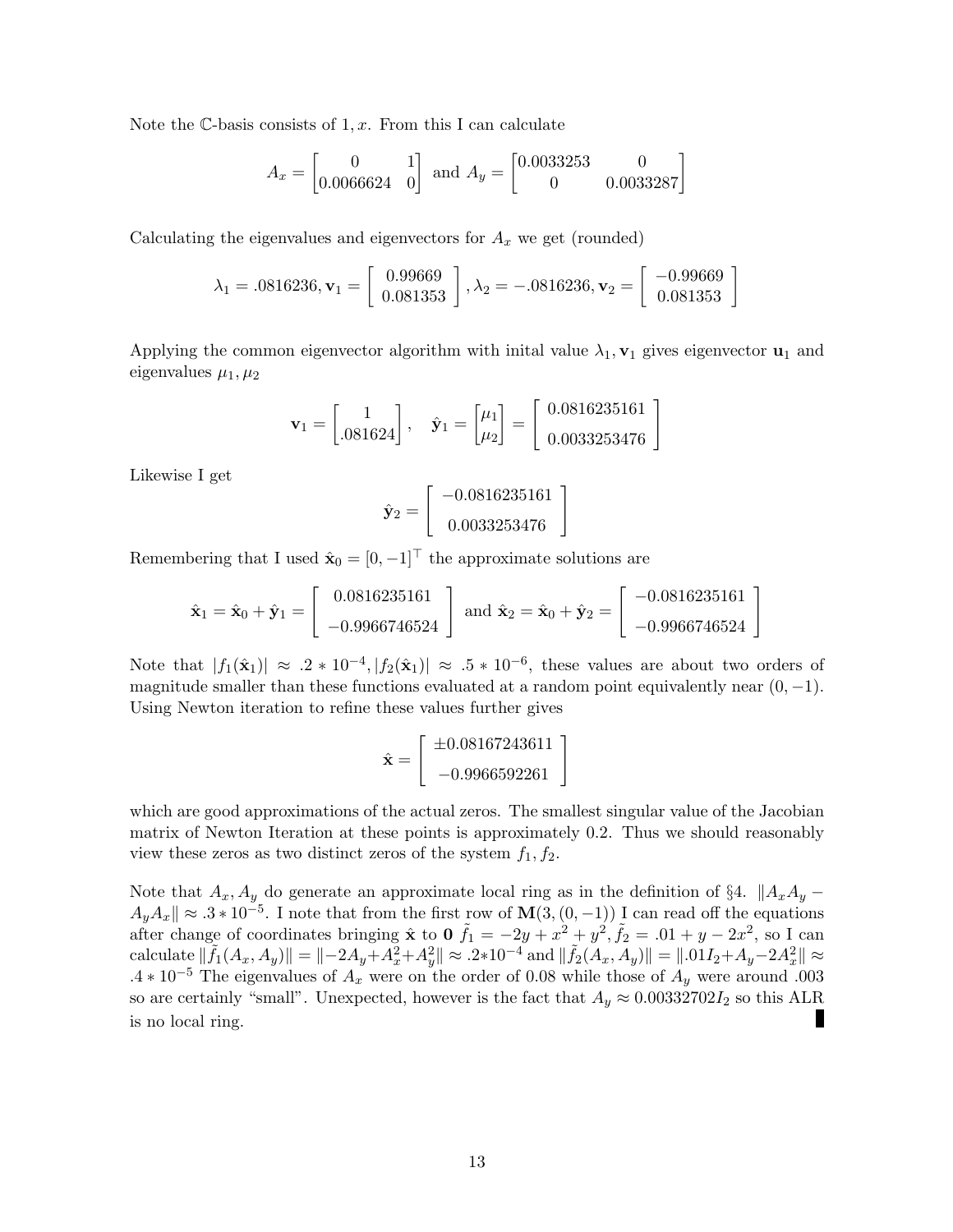#### 6.2 A more complicated example

Consider the following two dimensional system  $H := [h_1, h_2]^\top$  with 49 total zeros.

$$
h_1 = 0.053293293 x^7 - 1.1191592 x^5 y^2 + 1.8652653 x^3 y^4 - 0.37305305 x y^6 - 0.40449609 x^6
$$
  
+ 1.1336937 x<sup>5</sup>y + 6.0674414 x<sup>4</sup>y<sup>2</sup> - 3.7789790 x<sup>3</sup>y<sup>3</sup> - 6.0674414 x<sup>2</sup>y<sup>4</sup> + 1.1336937 xy<sup>5</sup>  
+ 0.40449610 y<sup>6</sup> - 0.15826346 x<sup>5</sup> - 2.7078499 x<sup>4</sup>y + 1.5826346 x<sup>3</sup>y<sup>2</sup> + 5.4156997 x<sup>2</sup>y<sup>3</sup>  
- 0.79131732 xy<sup>4</sup> - 0.54156997 y<sup>5</sup> + 16.895936 x<sup>4</sup> - 34.728465 x<sup>3</sup>y - 101.375612 x<sup>2</sup>y<sup>2</sup>  
+ 34.728465 xy<sup>3</sup> + 16.895936 y<sup>4</sup> - 30.136281 x<sup>3</sup> + 108.15682 x<sup>2</sup>y + 90.408842 xy<sup>2</sup>  
- 36.052275 y<sup>3</sup> + 7.1139288 x<sup>2</sup> - 4.7385010 xy - 7.1139288 y<sup>2</sup> - 0.40902330 x  
- 0.07700852 y + 0.00670127  

$$
h_2 = 0.37305305 x^6 y - 1.8652653 x^4 y^3 + 1.1191592 x^2 y^5 - 0.0532932 y^7 - 0.18894894 x^6
$$
  
- 2.4269766 x<sup>5</sup>y + 2.8342342 x<sup>4</sup>y<

The equations here have been rounded a few digits for display purposes from the actual ones used in the calculation of this example.

Example 6.2a In this example I find and classify the nine zeros (counted by multiplicity) near the origin. With  $\hat{\mathbf{x}} = (0, 0) = \mathbf{0}$  I find, with a tolerance of .001, a stable range for  $m = 9$ starting at  $k = 9$  so I calculate  $\mathbf{M}(10, \hat{\mathbf{x}})$ , a  $110 \times 66$  matrix with approxi-rank 57. A calculation of the ARRREF form leads to the multipliciation matrices with commutator norm  $5 * 10^{-9}$ . The eigenvalues for  $A_x$  are close to, but not identical to full precision, two values, however MAPLE normalizes all the eigenvectors with first entry close to 1. Using the CEC I do get 9 points as listed in Figure 5 below. I compare this with 9 solutions given by PHCpack [11] with default settings in blackbox mode.

The results of my method and PHCPACK are quite similar, a difference being that the 9 near zeros are scattered through the 49 zeros given by PHCpack.

Refinement by Newton's method, no deflation, suggests that zeros 1 and 3 are the same double zero as are zeros 2 and 4. Zero 5 is a simple zero, but zeros 6 through 9 all appear to refine to the same solution of multiplicity 4. Now deflation can be used on the multiple zeros and I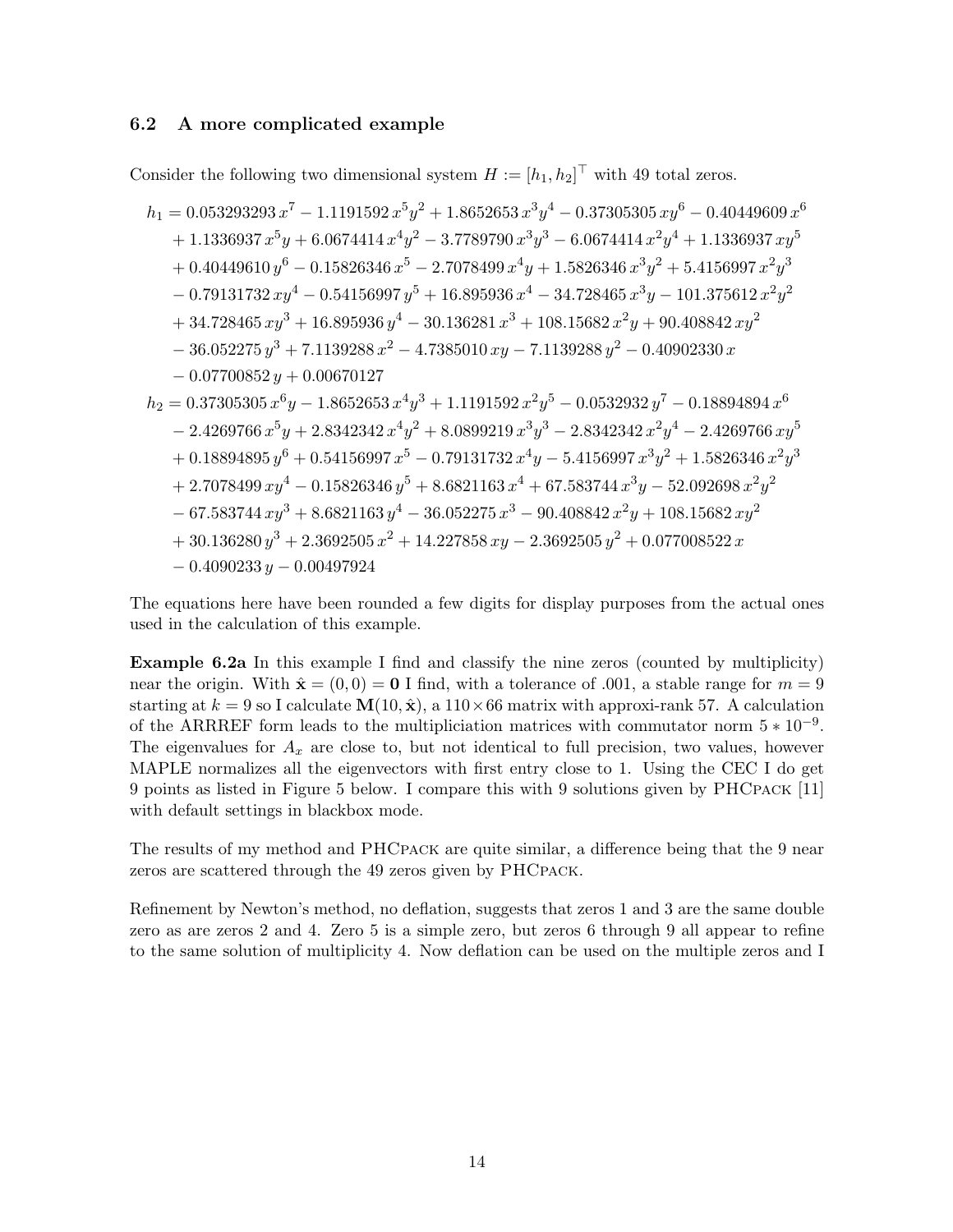| eigenvalue       | ALR method,                                                              | PHCpack                                                 | PHC solution |
|------------------|--------------------------------------------------------------------------|---------------------------------------------------------|--------------|
| number           | no refinement                                                            | no refinement                                           | number       |
| $\mathbf{1}$     | $0.045001 + 0.022728 i$<br>$-0.022728 + 0.45562E-03i$                    | $0.044999 + 0.022727 i$<br>$-0.022727 + 0.45336E - 03i$ | $\mathbf{1}$ |
| $\overline{2}$   | $0.045001 - 0.022728 i$<br>$-0.022728 - 0.45336\mathrm{E}\text{-}03\,i$  | $0.045000 - 0.022728 i$<br>$-0.022728 - 0.45470E-03i$   | 34           |
| 3                | $0.044999 + 0.022727 i,$<br>$-0.022727 + 0.45317\mathrm{E}\text{-}03\,i$ | $0.044999 + 0.022727 i$<br>$-0.022727 + 0.45363E-03i$   | 11           |
| $\overline{4}$   | $0.044999 - 0.022726 i$<br>$-0.022726 - 0.45348E-03i$                    | $0.045000 - 0.022728 i$<br>$-0.022728 - 0.45409E-03i$   | 31           |
| $\overline{5}$   | 0.044545<br>$0.595E-10$                                                  | 0.044545<br>$0.476E - 10$                               | 28           |
| $\,6\,$          | 0.045495<br>$-0.045454$                                                  | 0.045454<br>$-0.045455 - 0.127E-06i$                    | 12           |
| $\overline{7}$   | $0.045434 + 0.348E-05i$<br>$-0.045455 - 0.753E-07i$                      | $0.045453 - .329E-06 i$<br>$0.045455 - 0.631E-06i$      | 18           |
| 8                | $0.04543 - 0.348E - 05i$<br>$-0.045455 + 0.753E-07i$                     | $0.045453 - 0.149E-05i$<br>$-0.045456 + 0.770E-07i$     | 30           |
| $\boldsymbol{9}$ | 0.045455<br>$-0.036394$                                                  | $0.045454 + 0.192E-06i$<br>$-0.045456 - 0.115E-05i$     | 47           |

Figure 5: Ex. 6.2a results compared with PHCpack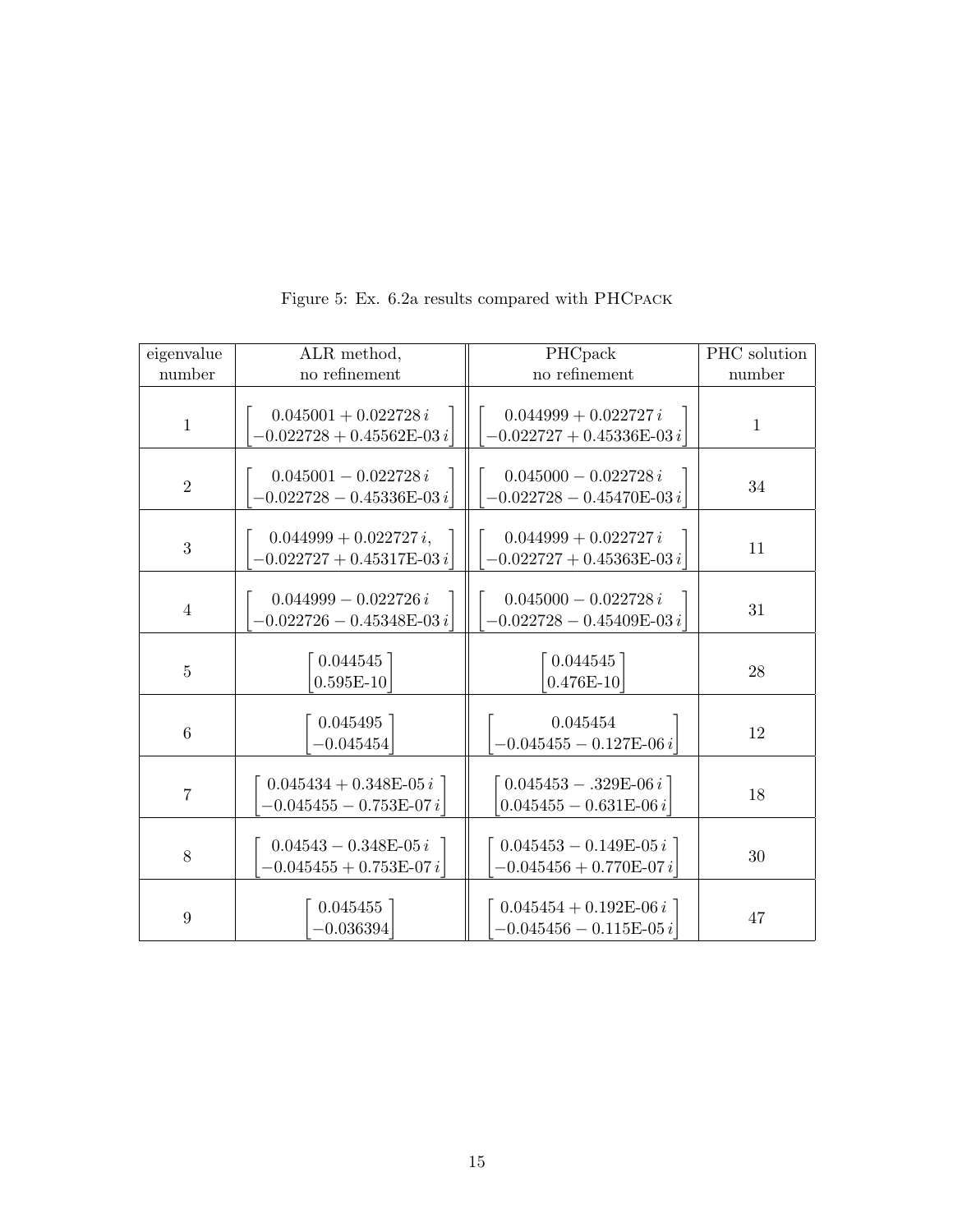conclude the zeros of this sytem near the origin, with multiplicities are

$$
\begin{aligned}\n\hat{\mathbf{x}}_1 &= \begin{bmatrix} 0.045000000 + 0.0227272727i \\ -0.027272727 + 0.000454545i \end{bmatrix} & m &= 2 \\
\hat{\mathbf{x}}_2 &= \begin{bmatrix} 0.045000000 - 0.0227272727i \\ -0.027272727 - 0.000454545i \end{bmatrix} & m &= 2 \\
\hat{\mathbf{x}}_3 &= \begin{bmatrix} .0445454545 \\ 0 \end{bmatrix} & m &= 1 \\
\hat{\mathbf{x}}_4 &= \begin{bmatrix} .0454545455 \\ -.0454545455 \end{bmatrix} & m &= 4\n\end{aligned}
$$

**Example 6.2b:** Of the 49 zeros of the example  $H$  of this subsection PHCPACK identifies two pairs of clustered zeros. In fact, there are more, such as the ones above. In this example I analyze one of the identified clusters, PHCpack solutions 5 and 6.

П

```
solution 5 : start residual : 1.821E-14 #iterations : 1 success
t : 1.00000000000000E+00 0.00000000000000E+00
m : 5
the solution for t :
x : 1.20462113364280E+00 6.13535853028936E-01
y : 5.68282329516424E-01 -1.15901522965219E+00
== err : 1.061E-10 = rco : 4.049E-06 = res : 8.882E-15 = complex regular ==solution 6 : start residual : 1.155E-14 #iterations : 1 success
t : 1.00000000000000E+00 0.00000000000000E+00
m : 6
the solution for t :
x : 1.20462113364444E+00 6.13535853038710E-01
y : 5.68282329506649E-01 -1.15901522965055E+00== err : 9.042E-11 = rco : 4.049E-06 = res : 1.021E-14= complex clustered : 5 ==
```
Starting with solution 5, I deflate using PHCpack with tolerance on numerical rank set at  $1.0E - 03$ . The result is

$$
\tilde{\mathbf{x}}_5 = \begin{bmatrix} 1.20461321453912 + 0.602692583945157 \, i \\ 0.579125598432050 - 1.15902314734559 \, i \end{bmatrix}
$$

This is suprisingly far from both solutions 5 and 6.

The reason is  $H_{.01}(k, \tilde{x}_5)$  has a stable range for  $m = 3$ , not  $m = 2$ , beginning at  $k = 4$ . So there is another near zero affecting the deflation. Since I only have 2 variables to get increased accuracy I use  $\mathbf{M}(5, \tilde{\mathbf{x}}_5)$  and directly, without further refinement, produce the following three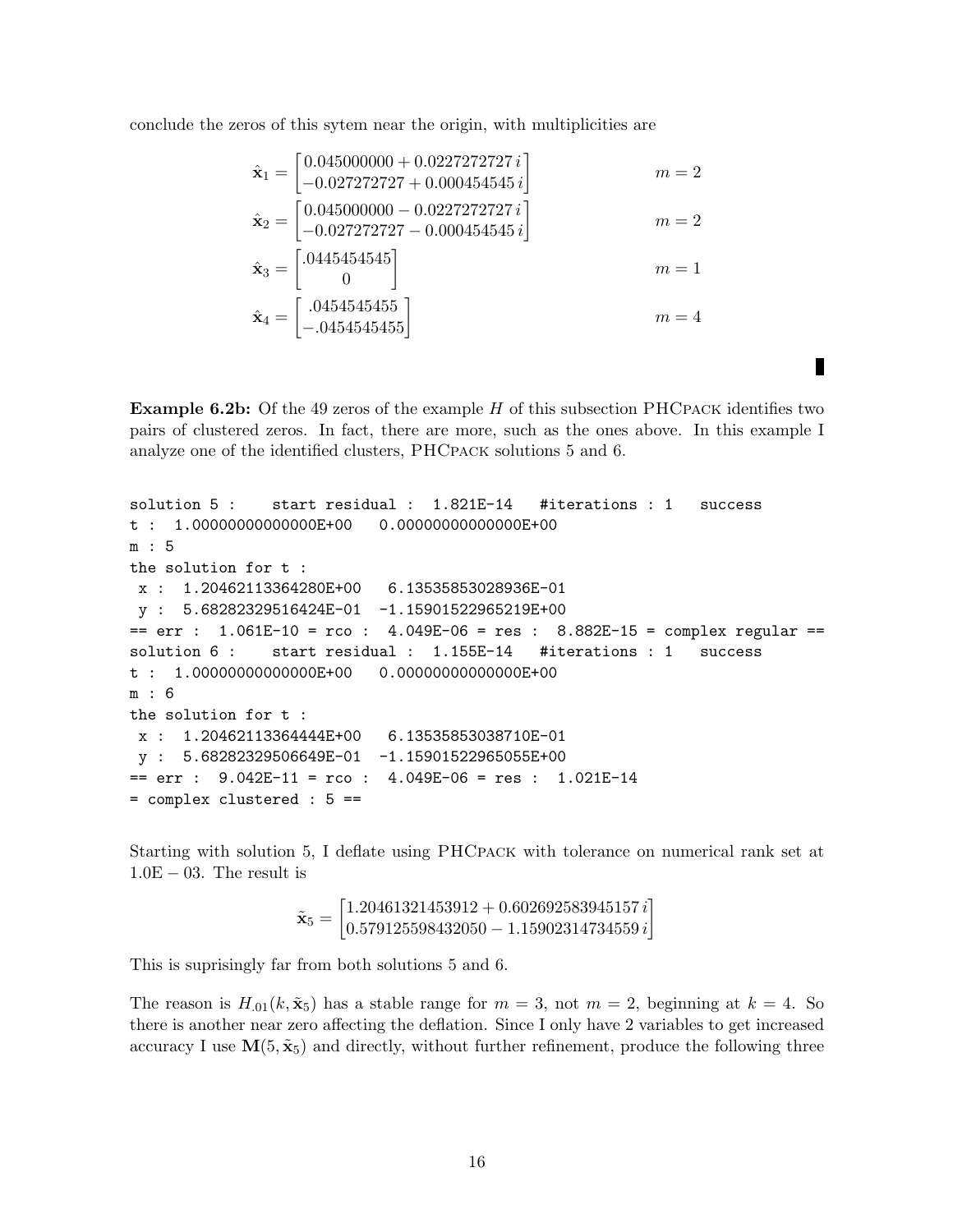zeros

$$
\hat{\mathbf{y}}_1 = \begin{bmatrix} 1.20444079658657555 + .613795791160425930 i \\ .568022391235419422 - 1.15919556593683582 i \\ .568197556363474355 - 1.15898311383042696 i \\ .568197556363474355 - 1.15898311383042696 i \\ .590908437362156924 - 1.15954697659234785 i \end{bmatrix}
$$

Note  $\hat{\mathbf{y}}_1, \hat{\mathbf{y}}_2$  are close to the clustered solutions 5,6 but  $\hat{\mathbf{y}}_3$  is near PHCpACK solution 7.

With tolerance set at 0.005 I find the approxi-rank of the Jacobian matrix of ordinary Newton's method (no deflation) is 2 at  $\hat{\mathbf{y}}_1$  which suggests that it is a simple zero, while the Jacobian matrix has approxi-rank 0 at the other two points, suggesting that they are approximations of a double zero. Using PHCpack to do deflation, still with tolerance on numerical rank at  $1.0E - 05$ , from  $\hat{y}_1$  gives

$$
\tilde{\mathbf{y}}_1 = \left[ \begin{array}{c} 1.20454545800870 + 0.613636354355985 i \\ 0.568181828189372 - 1.15909090528630 i \end{array} \right]
$$

Finally note, see below, that the deflated answer  $\tilde{y}_1$  agrees with an expected exact solution to 9 decimal places. It important to use an initial point of deflation which avoids unwanted points of the cluster.

For these examples I can verify the conclusions of this analysis since I know the construction of the system H. I started with a complex univariate polynomial  $f(z)$  of degree 7 with zeros  $z_1 =$  $z_2 = \frac{1}{22} - \frac{1}{22}i$ ,  $z_3 = \frac{49}{1100}$  and the other zeros random larger rational complex numbers. Repacing  $z = x + iy$  and taking real and imaginary parts and approximating by floating point numbers gives the two real equations  $h_1, h_2$ . A necessary condition for  $\hat{\mathbf{x}} = [x, y]^\top$  to be a solution to this system is that  $z = x + iy$  is a solution to  $f(z) = 0$ . The real solutions to  $H = 0$  correspond to the complex solutions to  $f(z) = 0$ , but in Example 6.2a the multiplicities were different. There are complex solutions to  $H$  as well. Since  $H$  is a real system, the conjugate of any complex solution is also a solution so it is actually necessary to not only have  $z = x + iy$  be a solution of f but also  $z = \bar{x} + i\bar{y}$ . Note that for  $\hat{\mathbf{y}}_3$  one has  $\bar{x} + i\bar{y} = 0.044545425 + .8085 * 10^{-6} i \approx z_3$ while for  $\hat{\mathbf{y}}_1$ ,  $\bar{x} + i\bar{y} = 0.045670135 - 0.0454230700i \approx z_1 = z_2$  and similarly for  $\hat{\mathbf{y}}_2$ . Thus  $\hat{\mathbf{y}}_3$ definitely represents a different solution to the original exact system than  $\hat{y}_1, \hat{y}_2$  which appear to represent the same solution. That it is a multiple solution makes sense since  $z_1$  was a multiple solution of  $f(z)$ .

#### 6.3 An analytic Example

Although the motivation for my method comes from the study of polynomial systems, this method may have its most significant application in analytic systems where it is often not possible to have a solution method which gives all solutions. This example is due to Griewank and Osborne [3] in 1983.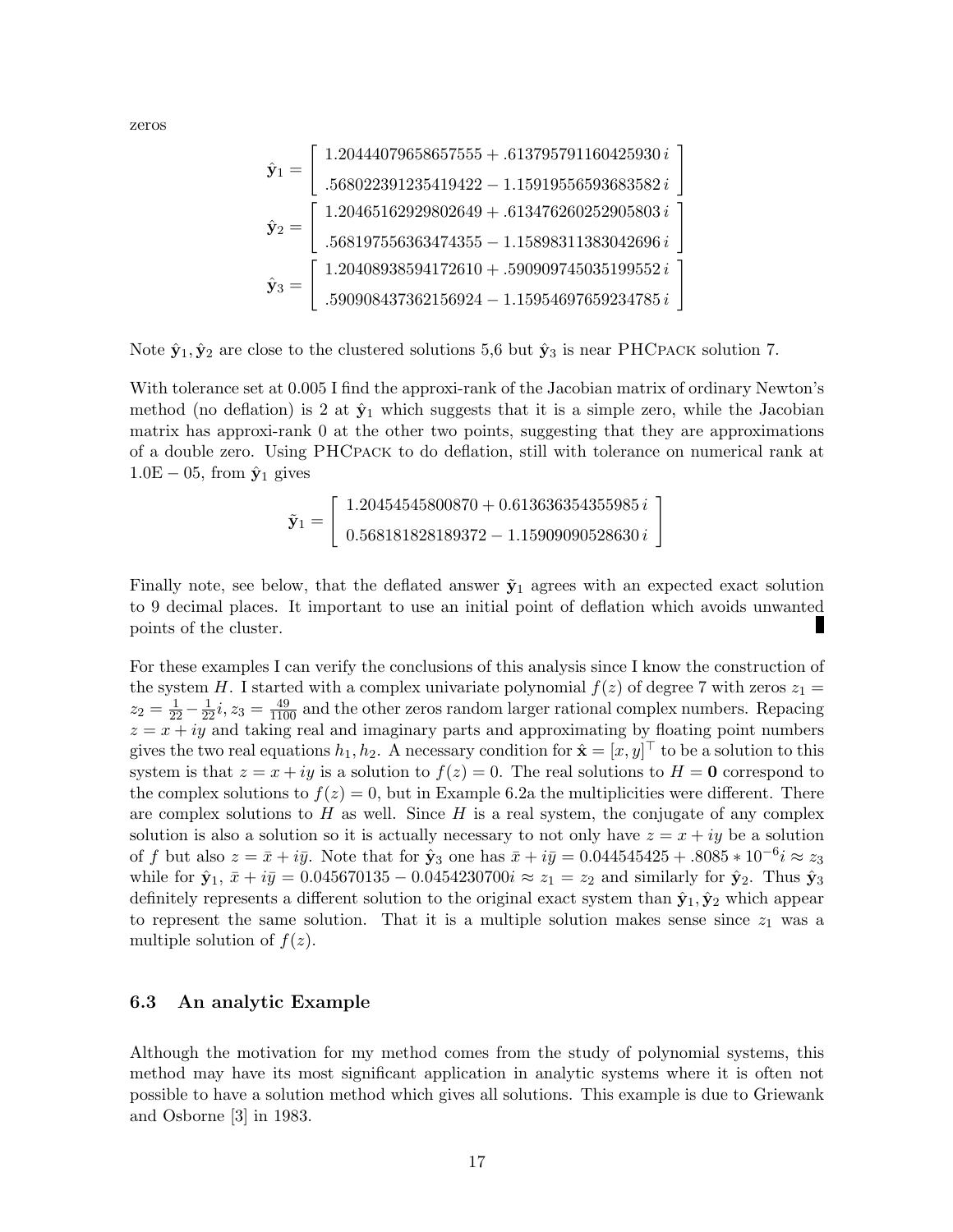I study the sytem  $G = [g_1, g_2, g_3]^\top$  given by

$$
g_1 = 0.5x^2 \cos(10x) + x \sin(10y) + 10x \sinh(z)
$$
  
\n
$$
g_2 = \cos(5x) + \sin(5y) - 1
$$
  
\n
$$
g_3 = \cosh(5x) + 5 \sinh(z) - 1
$$

Example 6.3a Griewank and Osborne were specifically interested in minimization problems and, hence, real solutions. They identified the origin  $(0, 0, 0)$  as a multiple isolated solution with a nearby simple zero at approximately  $(.12, .033, -.035)$ . In fact my method enabled me to find 4 imaginary solutions close by that I had not previously known. In the interest of full disclosure I must mention that I do much of my work with MAPLE 9 which, using standard procedures was not helpful in finding zeros of this system. These complex zeros were quite easily found with the FindRoot function of MATHEMATICA.

Applying the Li-Zeng rank revealing method I find a stable range for  $m = 7$  starting at  $k = 7$ for  $\hat{\mathbf{x}} = \mathbf{0} = (0, 0, 0)$ . Applying ARRREF to  $\mathbf{M}(7, 0)$ , a  $252 \times 120$  matrix, returns a  $113 \times 120$ matrix R which consists of a 113  $\times$  7 matrix appended with the identity  $I_{113}$ . It is then easy to extract the  $7 \times 7$  multiplication matrices  $A_x$ ,  $A_y$  and  $A_z$  for C-basis 1, x, y, z,  $x^2$ , xy, xz.

One calculates the commutators  $||A_iA_j - A_jA_i|| < .09$  for  $1 \le i < j \le 3$ . With more difficulty one can estimate  $||g_i(A_x, A_y, A_z)||$  but these are not particularly small numbers. This suggests that Theorem 1 may require a different approach for its proof.

However,  $A_x$  has a good set of eigenvectors, especially given the fact that it is known that 0 is a multiple zero: two of the eigenvectors, according to MAPLE, are  $[1, 0, \ldots, 0]^\top$  with common eigenvalues 0. Thus one can read from the C-basis that  $x = y = z = 0$ . The other eigenvalueeigenvector pairs can be fed to the CEC from which the following 5 points can be extracted (data rounded for display):

$$
\begin{bmatrix} .06376 \pm .25626i \\ -.15067 \pm .13560i \\ .13980 \mp .06117i \end{bmatrix}, \begin{bmatrix} .11601 \\ .03286 \\ -.03459 \end{bmatrix}, \begin{bmatrix} .12962 \mp .08056i \\ .02669 \pm .04985i \\ -.02404 \mp .05445i \end{bmatrix}
$$

with residues  $.013, .11 * 10^{-5}, .39 * 10^{-3}$  respectively.

Newton refinement gives the following values (rounded) with residues  $< 10^{-9}$ :

| $0.06534 \pm 0.26056i$ | .11591    | $-.12972\pm.08182i$ !   |
|------------------------|-----------|-------------------------|
| $-15336 \pm 14012i$    | .03281    | $.02732 \pm .05071i$    |
| $.14398 \pm .06352i$   | $-.03453$ | $-0.02350 \pm 0.05531i$ |

with smallest singular value of the Newton Method Jacobian being 1.1, 0.10, 0.16 respectively. Thus we can conclude that these 5 zeros are simple zeros and the zero at the origin is of н multiplicity 2.

**Example 6.3b** By inspection it is easily seen that  $\hat{\mathbf{x}} = \begin{bmatrix} 0, \frac{\pi}{5} \end{bmatrix}$  $(\frac{\pi}{5}, 0]^\top$  is also a solution to the system G. A calculation using  $\mathbf{M}(k, \hat{\mathbf{x}})$  for various  $k, \varepsilon$  shows that 5 is in the stable range for  $m = 3$  for even tight tolerance, eg.  $\varepsilon = .5 * 10^{-5}$ . One is tempted to call  $\hat{\mathbf{x}}$  a zero of multiplicity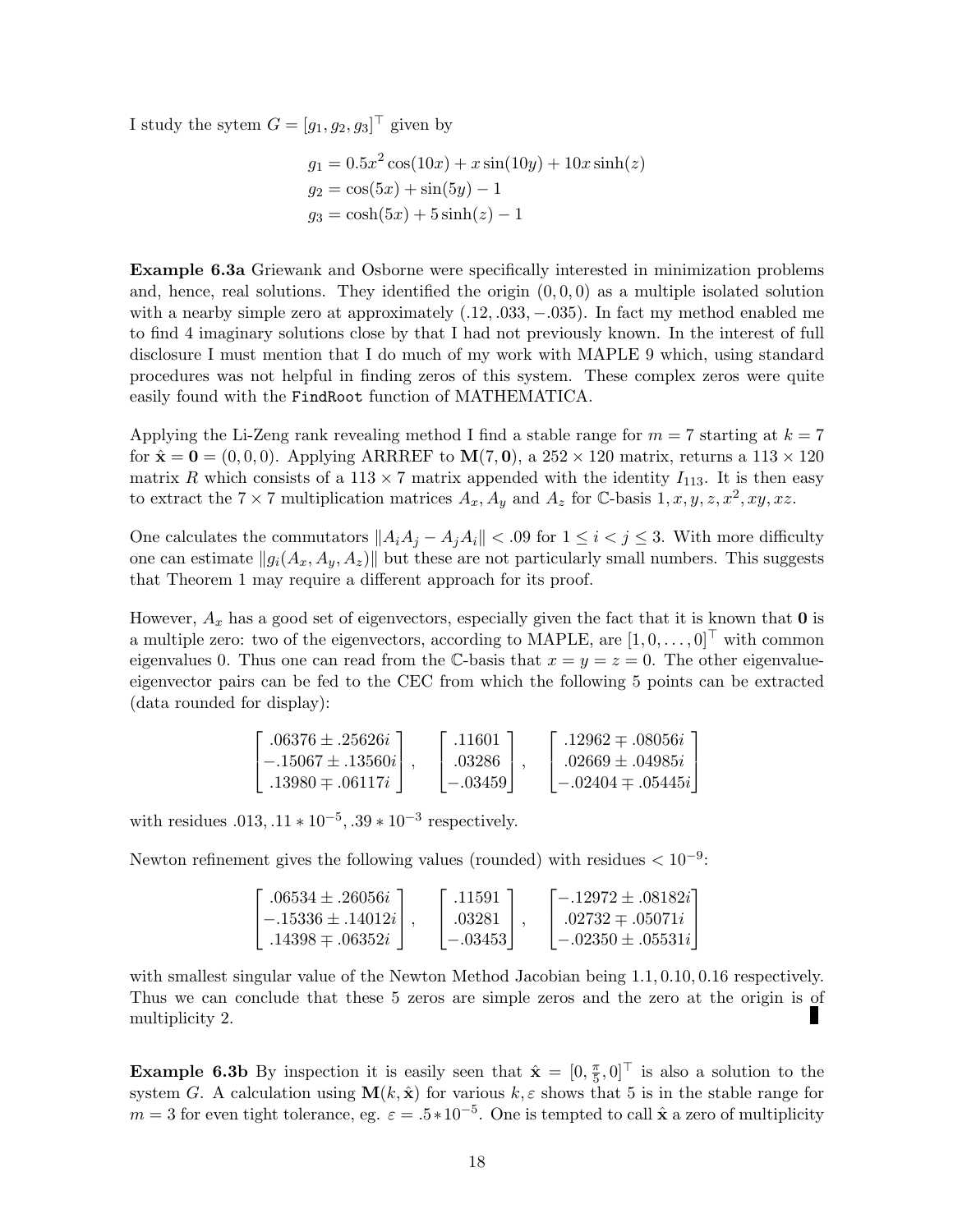3. However, applying ARRREF to  $\mathbf{M}(5, .6283185)$ ,  $\varepsilon = .5 * 10^{-3}$  gives  $3 \times 3$  multiplication matrices

$$
B_x = \begin{bmatrix} 0 & 1 & 0 \\ 0 & 0 & -0.40008 \\ 0 & 0 & 0.00995 \end{bmatrix}, B_y = \begin{bmatrix} 0 & 0 & 1 \\ 0 & 0 & 0.00995 \\ 0 & 0 & -000247 \end{bmatrix}, B_z = \begin{bmatrix} 0 & 0 & 1.0004 \\ 0 & 0 & 0.00996 \\ 0 & 0 & -000247 \end{bmatrix}
$$

A calculation gives  $||B_xB_\alpha - B_\alpha B_x|| < 0.5 * 10^{-7}$  for  $\alpha = y, z$  while  $||B_yB_z - B_zB_y|| \approx .01$ . This last number is suprising, relative to the first, since  $B_y, B_z$  are almost identical matrices.

According to MAPLE,  $B_x$  has a repeated eigenvector  $[1, 0, 0]^\top$  with eigenvalue 0, suggesting that  $\hat{\mathbf{x}}$  is a zero of multiplicity 2. Note the C-basis is  $1, x, y$  so one should check z. In fact, by inspection,  $[1, 0, 0]^\top$  is an eigenvector for eigenvalue 0 of  $B_z$ .

The third eigenvalue-eigenvector pair for  $B_x$  gives, under the common eigenvector algorithm, the common eigenvector  $\bf{v}$ , and eigenvalue vector  $\mu$ 

$$
\mathbf{v} = \begin{bmatrix} 1 \\ .00995 \\ -.00025 \end{bmatrix}, \quad \mu = \begin{bmatrix} \mu_x \\ \mu_y \\ \mu_z \end{bmatrix} = \begin{bmatrix} .0099504963 \\ -.00024748 \\ -.00024758 \end{bmatrix}
$$

This suggests a possible zero at

$$
\hat{\mathbf{y}} = \hat{\mathbf{x}} + \mu = \begin{bmatrix} .00995050 \\ .62807102 \\ -.00024758 \end{bmatrix}
$$

This point already has a residue of  $.2*10^{-6}$  and is almost indistinguishable from its refinement which has Jacobian with smallest singular value about .005, still large enough to accept as a separate zero. Thus I am tempted to conclude that  $\hat{\mathbf{x}}$  is a zero of multiplicity 2 with nearby zero  $\hat{\mathbf{v}}$  of multiplicity 1.

Because the system and zero  $(0, \pi/5, 0)$  are exact, the multiplicity matrices can be calculated exactly and an exact calculation is possible of their rank. The conclusion above agrees with the exact multiplicity 2 of this zero. It should also be noted that MATHEMATICA easily finds the zero  $\hat{\mathbf{y}}$  as distinct from zero  $\hat{\mathbf{x}}$ .

### References

- [1] G. Birkhoff, S. Mac Lane A survey of Modern Algebra, Macmillan, 1941.
- [2] B. H. Dayton and Z. Zeng,Computing the Multiplicity Structure in Solving Polynomial systems, Proc. of ISSAC '05, ACM Press, pp. 116–123.
- [3] A. GRIEWANK AND M.R. OSBORNE, Analysis of Newton's Method at irregular singularities. SIAM J. Numer. Anal. 20(4), pp. 747-773, 1983.
- [4] I. JANOVITZ-FREIREICH, L. RONYAI, A. SZANTO, Approximate Radical of Ideals with Clusters of Roots, Proc of ISSAC '07, ACM press.